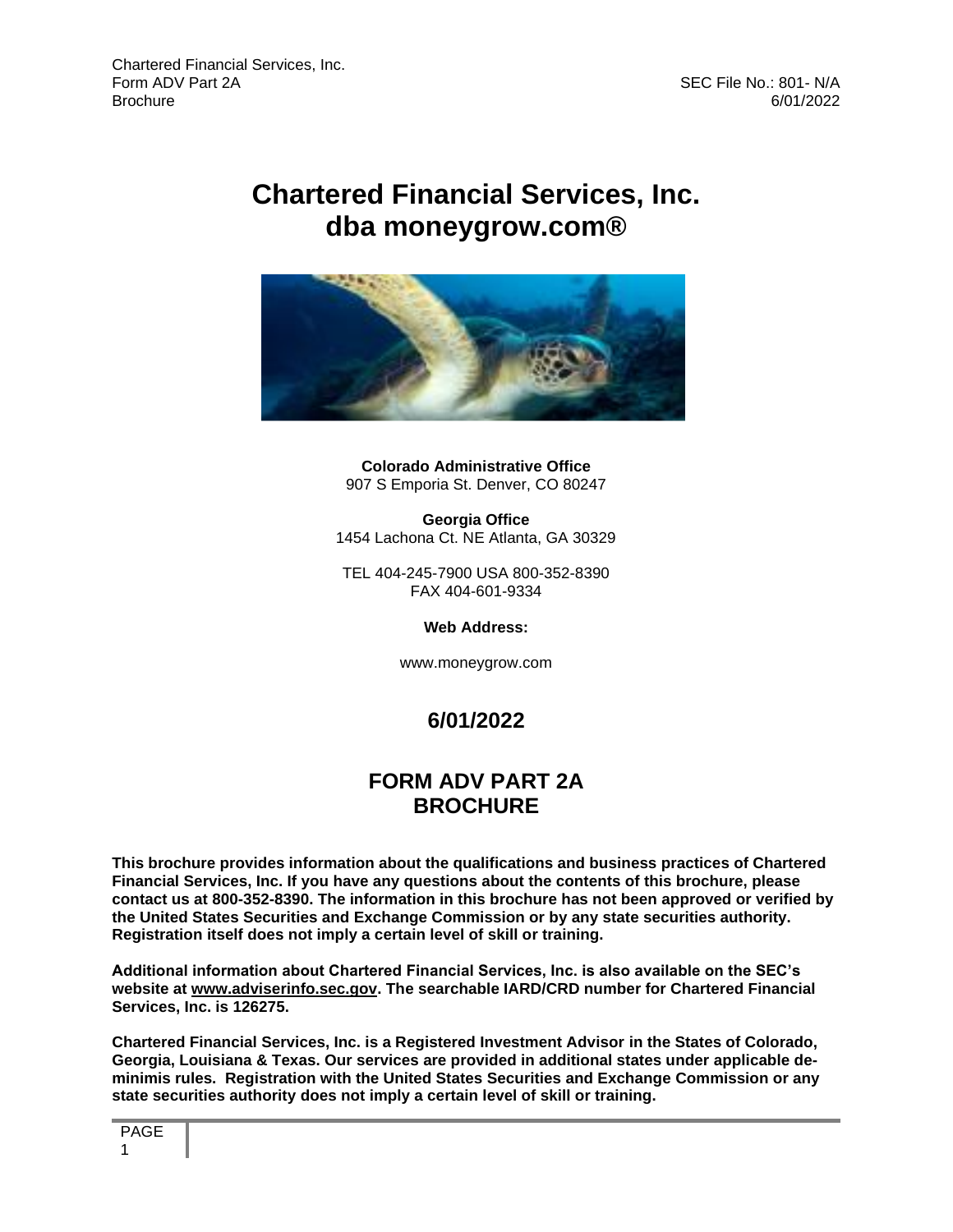# <span id="page-1-0"></span>**Item 2: Summary of Material Changes**

Chartered Financial Services, Inc. has made the following material changes with this filing:

This document is an "other than annual amendment" to FORM ADV Part 2 with minor edits, clarifications & corrections. There are no material changes since our annual filing of 05/18/22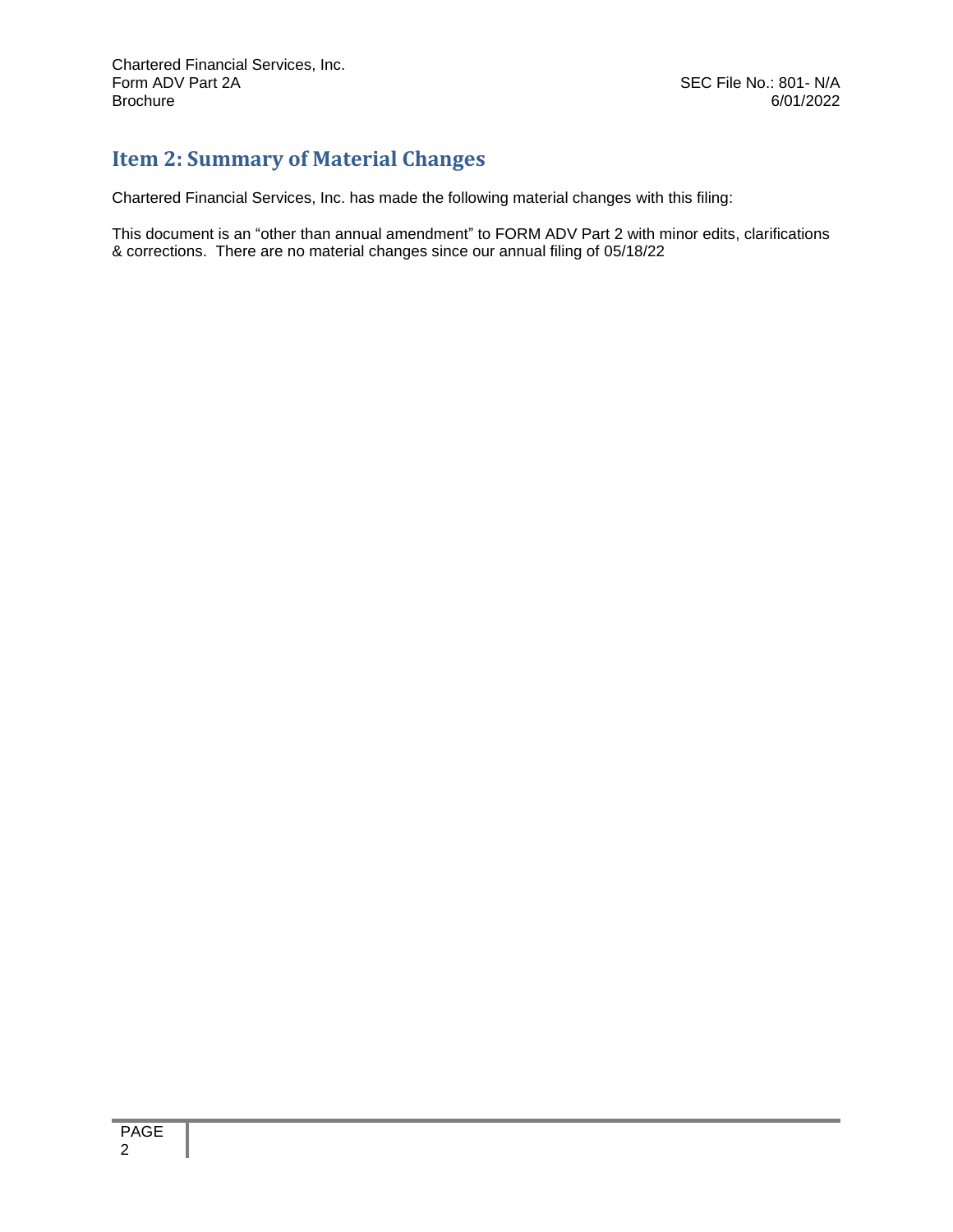# **Table of Contents**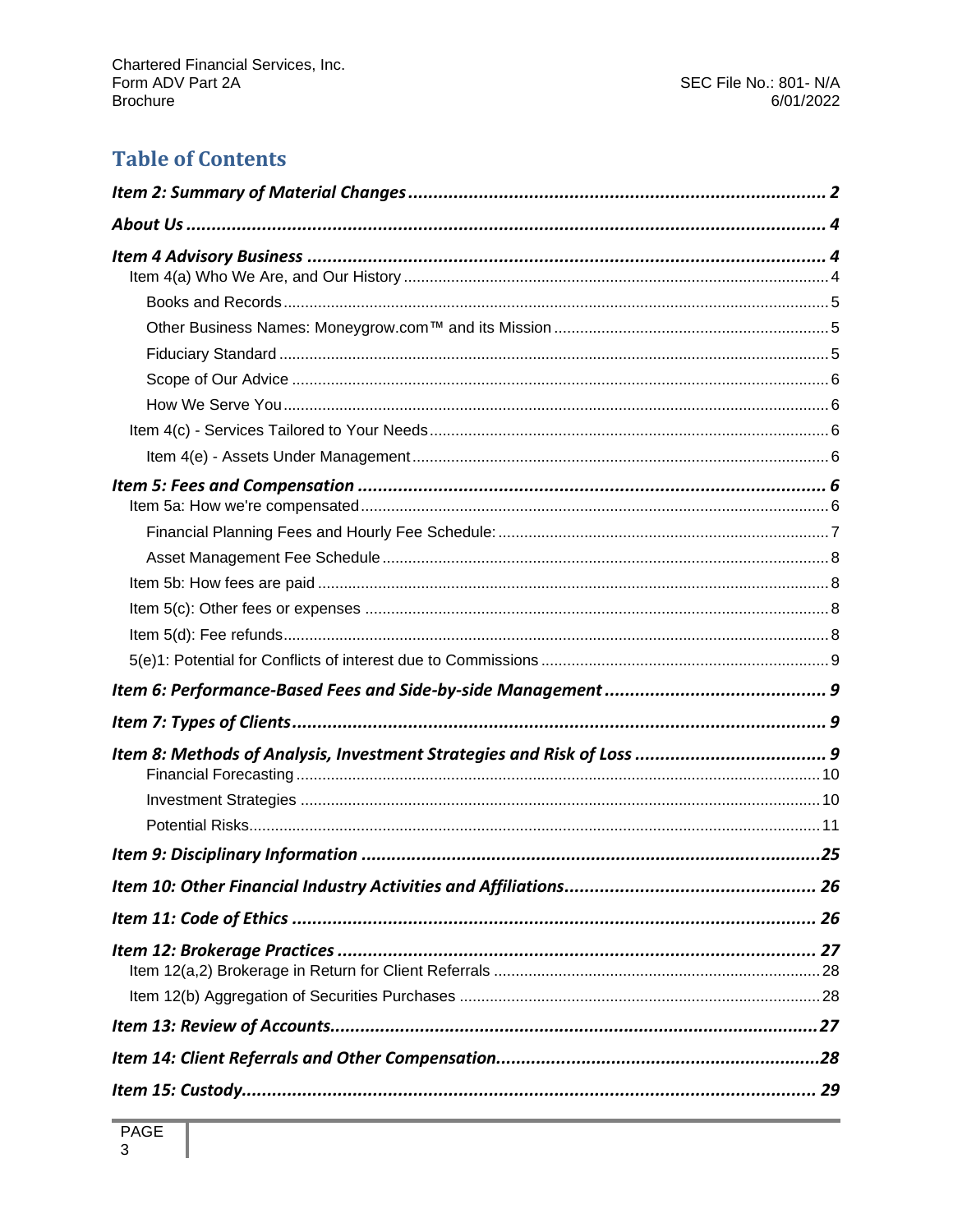## <span id="page-3-1"></span><span id="page-3-0"></span>**About Us**

## **Item 4 Advisory Business**

To make this brochure easier to read, Chartered Financial Services, Inc. or our brand, moneygrow.com® are called by the names "we," "us," and "our." Clients are called by the names "you," and "your." "Associated Persons" are employees of our firm. They are called "APs" in this brochure.

### <span id="page-3-2"></span>**Item 4(a) Who We Are, and Our History**

We are an independent financial advisory firm incorporated as Chartered Financial Services, Inc, and we do business under this name and moneygrow.com®. We have physical offices in Atlanta, GA and Denver, CO, and have a history of over 35 years of client service. We incorporated under the laws of the State of Georgia in 1994 and are Registered with the States of Colorado, Georgia, Louisiana & Texas. Where permissible under regulations, we provide Registered Investment Advisory (RIA) services in other States. Services in other States may be offered under the auspices of applicable "de minimis" rules which allow for RIAs to serve limited numbers of clients without filing as an RIA in that State, or through extending our Registration to such State(s).

Frederick G. Ravid is President, Chief Executive Officer, & Chief Compliance Officer, sole owner of the corporation's shares. Detailed information about Frederick Ravid's past can be obtained by viewing brokercheck.finra.org and looking up "individual" and entering his name.

Our company succeeded Ravid & Associates, a sole proprietorship that provided service on Wall Street from 1984-1985 and in Atlanta beginning in 1986. Our registered trademark and brand "moneygrow.com®" is used in conjunction with our communication, education, and marketing activities.

#### **Web Site Addresses**

Our Main Website: [www.moneygrow.com](http://www.moneygrow.com/)

Our Facebook pages: [https://www.facebook.com/moneygrow.com.us/,](https://www.facebook.com/moneygrow.com.us/) [https://www.facebook.com/Chartered-Financial-Services-Inc-1431409760417596,](https://www.facebook.com/Chartered-Financial-Services-Inc-1431409760417596)

Our Youtube channel: [https://www.youtube.com/channel/UChaFLSPnqYiXQ7\\_xDofYz6w,](https://www.youtube.com/channel/UChaFLSPnqYiXQ7_xDofYz6w)

Our Client Portal:<https://www.advyzon.com/main/index.html>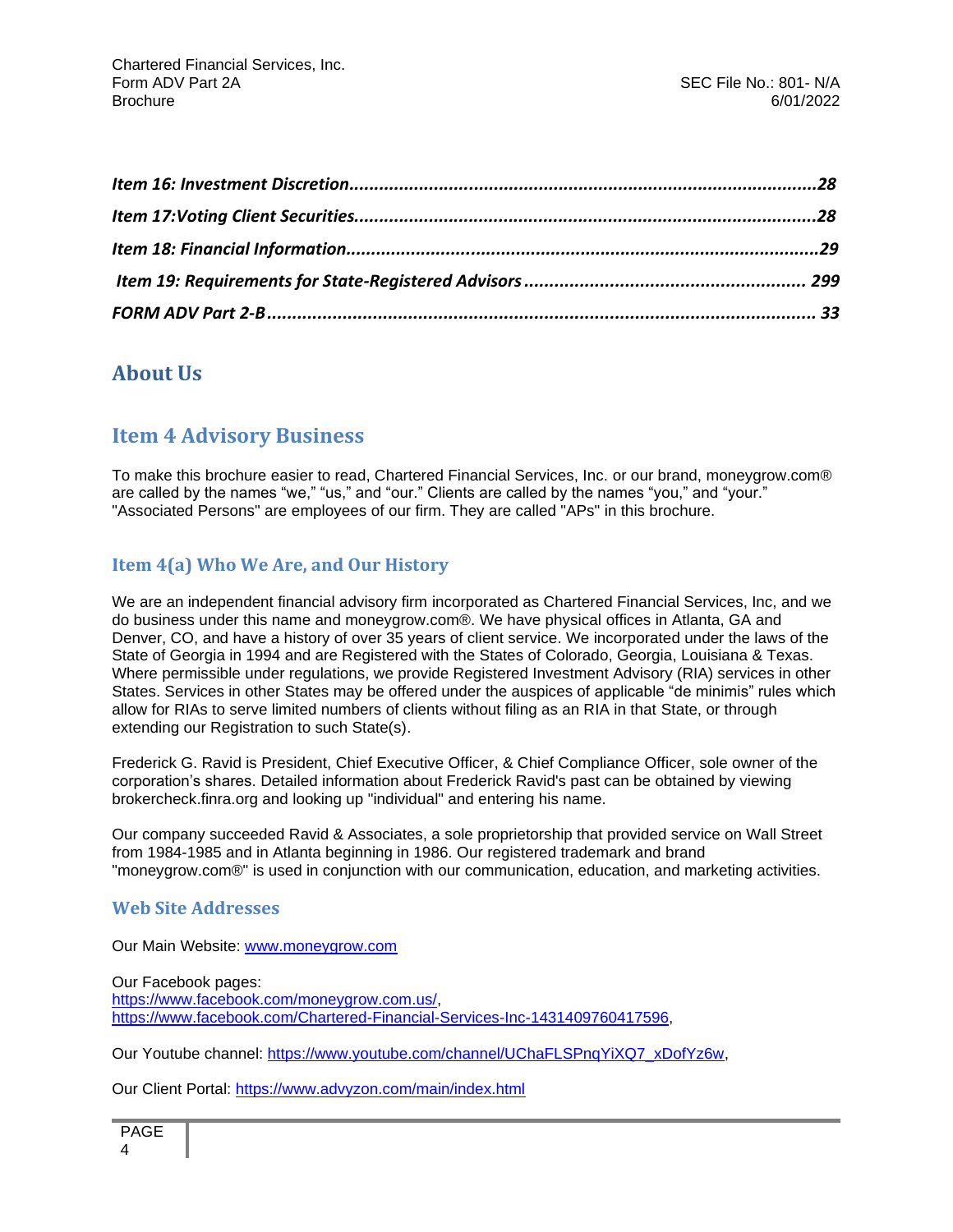### <span id="page-4-0"></span>**Books and Records**

Our books and records for all clients of the firm are maintained in electronic form in our Colorado and Georgia offices by appointment. Our financial records are maintained at our Colorado office.

#### <span id="page-4-1"></span>**Other Business Names: Moneygrow.com™ and its Mission**

We do business as "moneygrow.com® a Registered Trademark and Brand of Chartered Financial Services, Inc., introduced in 1997. Use of the term "moneygrow®." does not under any circumstances promise or guarantee returns or capital appreciation, and our clients sign agreements of understanding related to this fact. Rather, the Brand promotes the Natural Order, where achievement of long-term Growth REQUIRES periods of dormancy, where Prices tend to remain flat, and periods of Contraction, where prices tend to fall.

Moneygrow.com® is dedicated to the notion that financial investment should ideally be mission-based, with a clear aim to create a better and more stable world. Short-term, greedy and profit-only approaches to growth without regard to the long-term consequences of corporate action all too common in the financial narrative, which tends to avoid long-term topics. We believe long-term perspective should be promoted and restored. As such, compared to most financial organizations and financial media's narrative, we promote a different view of how capital markets can and should shape the world. We live in a world where mission-based financial investment is not that well-known, and investor demand for a greener and more long-term approach to investment is only recently gaining attention by major players. We would like to see this demand accelerate.

### <span id="page-4-2"></span>**Fiduciary Standard**

As an independent Firm, we strive to maintain professional neutrality and uphold a Fiduciary Standard for you. A Fiduciary Standard simply means we will act in your best interest. Over our decades of service, we have found that routine attention to your circumstances in the form of frequent reviews, transparent communication, and joint attention helps us align and refine our advice to you.

### **Item 4(b) - Services We offer**

We provide financial planning advice based on your objectives, needs and financial goals. We frequently address a variety of issues, including retirement, long-term security, cross-generational family issues, charitable giving, business planning, tax, estate/trust planning and family office. Due to the wide range of client needs, the range of financial planning services we may provide is equally wide.

We provide investment advice and managed accounts, based on your objectives, needs and financial goals. We assist clients in developing strategy and tactics for managed accounts. Managed accounts can be established that give us Discretion as to holdings and placement of market orders, or Discretion can be withheld by clients who wish for us to obtain their approval for each account transaction. Our robust research capabilities give us the ability to analyze performance and characteristics of close to 50,000 potential investments, and we narrow this to a universe of hundreds of securities from which we derive portfolio recommendations for our clients.

Our clients have access to a very informative Client Portal that provides specific performance and other detailed information, accessible 24/7/365. Clients receive quarterly reviews that reveal performance of each portfolio holding in addition to sector and risk factor allocation details.

We issue frequent newsletters about economic/market conditions and other topics of interest.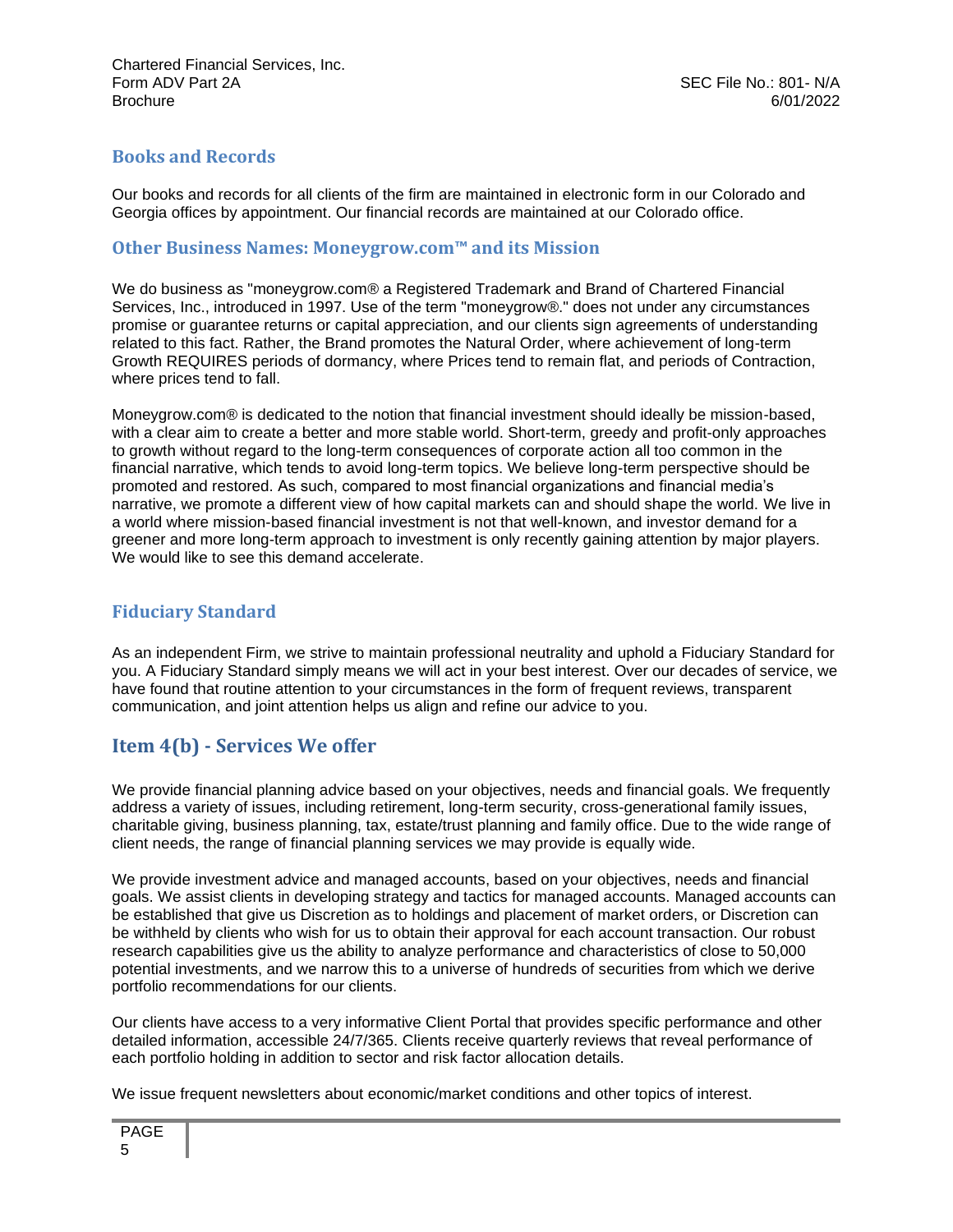### <span id="page-5-0"></span>**Scope of Our Advice**

We primarily focus on long-term financial strategy, & strategic/tactical money management. Our advice on investment and other financial matters is given against a backdrop of constantly changing circumstances. In this context, we maintain close contact with our clients as we monitor the pulse of the global financial markets, economic trends, regulatory and legislative elements. We seek to integrate our advice and tactics with constant changes in your circumstances and pursue your best interest.

#### <span id="page-5-1"></span>**How We Serve You**

We help you meet strategic goals, maintain financial security, and retain neutral, professional financial guidance. We function as fee-based professional consultants, rather than transaction-oriented salespeople. You may describe your relationship with us as having a "Private Portfolio Manager" or a "Private Chief Financial Officer" (CFO) who helps you make investment choices and helps you steer your financial course on an as needed and ongoing basis.

## <span id="page-5-2"></span>**Item 4(c) - Services Tailored to Your Needs**

Before making recommendations, we take a diligent "know your client" approach. This means we interview you and gather detailed information about you, including your history, obligations, experience, attitudes, investments, and assets before considering a client relationship. These factors are routinely reviewed in our quarterly conversations with clients who participate actively. Our objective is to help you reach goals and provide you with the correct platform to do so. As we consider your needs, it is our objective to offer you cost-effective and cost-controlled alternatives, among which you can make reasoned choices.

Clients may choose to give us Discretion over your managed accounts or withhold Discretion. In any case you may impose investment restrictions on portfolios we manage for you. Restrictions you establish may preclude exposure to types of securities, companies, industries or be based on other factors.

### <span id="page-5-3"></span>**Item 4(e) - Assets Under Management**

As of this 5/22/2022 we manage approximately \$15,350,000 for approximately 53 accounts. approximately 79% of our assets under management are in Discretionary accounts. In a typical fiscal year, we provide consulting to between 1-10 clients holding up to \$30,000,000 in additional assets held at outside firms at which we have no direct role. We compute the value of assets under management based on then-current account valuations at our qualified Custodians or statements from 3rd-party Custodians in the case of consulting clients.

## <span id="page-5-4"></span>**Item 5: Fees and Compensation**

### <span id="page-5-5"></span>**Item 5a: How we're compensated**

We are compensated on a percentage of assets-under-management, by hourly charges, and/or by fixed fees for services. Initial Consultations with us are Free of Charge. We do not offer performance-based fee structures.

Our fee-based services are offered under an up-front disclosure "no surprises" policy. This means services and costs we will charge are limited and agreed upon between you and us in advance. Our Letter of Engagement (LOE) or Managed Account Agreement (MAA) outlines pertinent details before we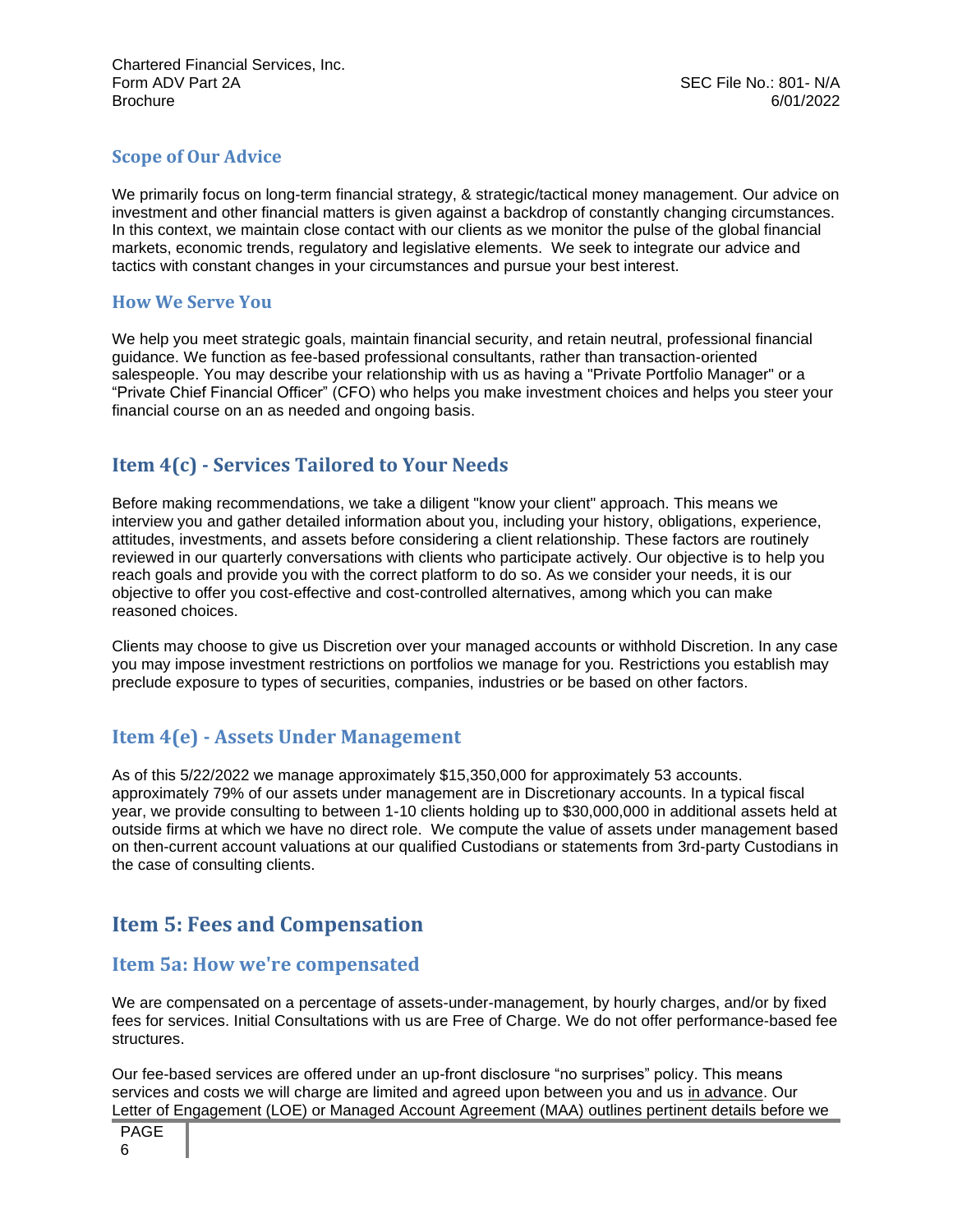begin providing billable services. If you have signed a LOE or MAA and wish to terminate, you should send a written request to us.

#### <span id="page-6-0"></span>**Financial Planning Fees and Hourly Fee Schedule:**

| Service                                                       | Fee   |
|---------------------------------------------------------------|-------|
| Planning Services, including Quarterly Comprehensive Reviews* | \$225 |
| Para-Planning Services, including client administration, etc. | \$125 |

\*Fees for Quarterly Comprehensive Reviews are not for investment management. Our Review Fee is a one-hour flat fee regardless of time allocated to your preparation, recommendations, meetings, and local travel. Fees for such meetings are not for investment management. They are for forecasting, research, review, documentation, and consultation.

Our fees may be negotiable under special circumstances.

Certain popular services we are routinely asked to provide are offered on a "Package Basis" for \$750 or as circumstances warrant as follows:

Lifetime Cash Flow Analysis & Report Prospective Estate & Gift Tax Liability Analysis & Recommendations Investment Portfolio Evaluations (for those seeking a second opinion)

Financial Planning Services are separate from and billed separately from Managed Accounts. You will never receive a "surprise bill" for Financial Planning. Current fees are payable in full at the end of each meeting unless other terms are agreed upon in advance.

You may have an existing account held in custody somewhere that you do not intend to transfer. In this case, you may engage us to offer recommendations you could follow at your present brokerage firm. In any situation where you accept advice for such accounts, whether for compensation or not, you agree to hold us harmless because the outside account lies beyond our supervisory scope. Managed Investment Accounts

If our advisory service leads you to seek a Managed Account under our AP's supervision, you can expect it to be handled as follows:

When you choose to "open an account" or "transfer" your account, such accounts are offered and held in custody (Custodian) at TD Ameritrade Institutional, Member FINRA/SIPC (TDAI), or Charles Schwab (Advisor Services) Member FINRA/SIPC (SAS). We do not offer commission-based securities transactions. We recognize there are a variety of account Custodians available, and we believe TDAI and SAS bring many benefits worth utilizing to our clients. We may add additional custodians as needed.

We will not offer you an investment that compensates us on a commission basis. This factor may produce some limitations in product selection, because some financial institutions only distribute their products on a commission-paying basis. However, we do not view this limitation as a material factor that would generally be counter-productive to our ability to foster attainment of your goals.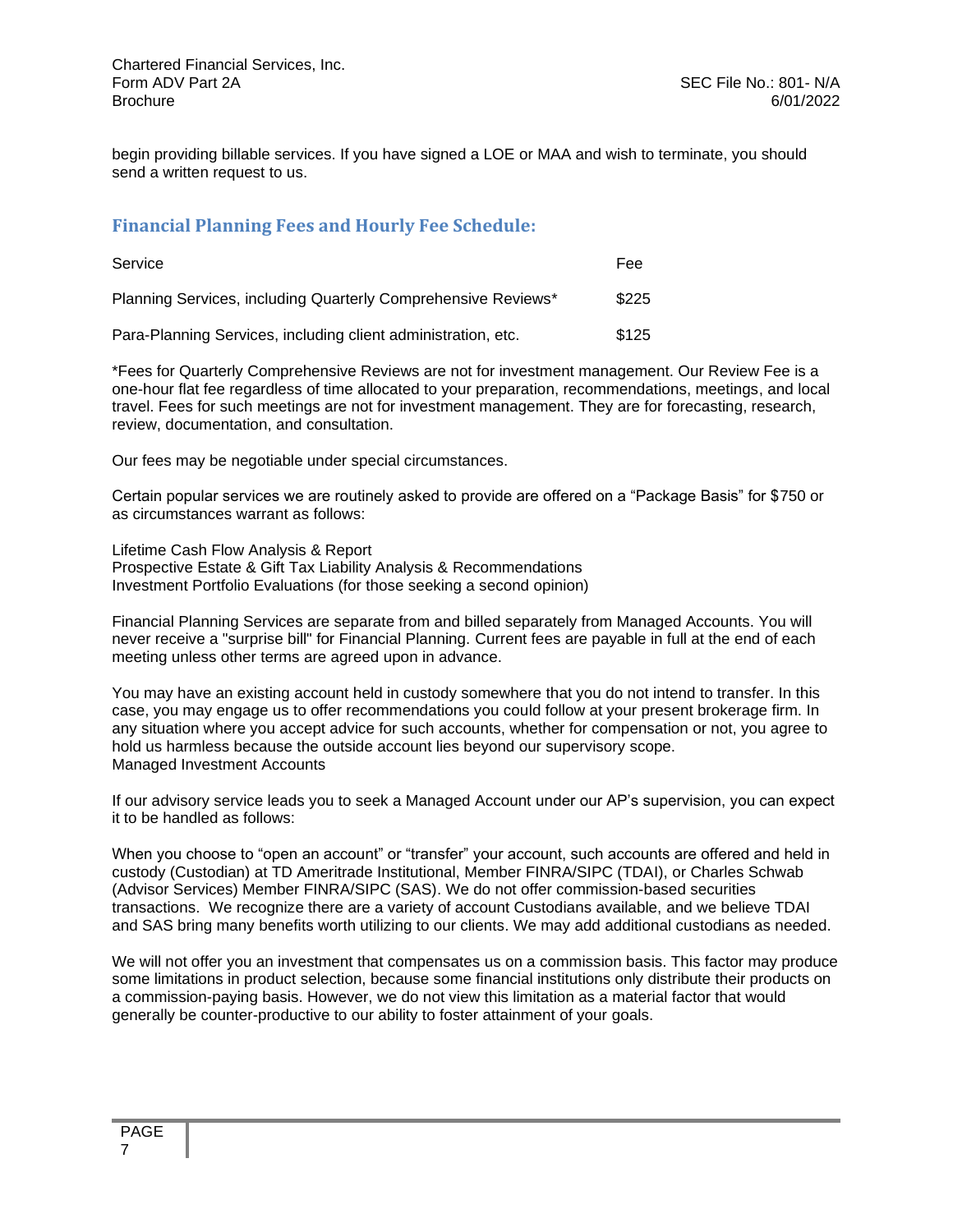#### <span id="page-7-0"></span>**Asset Management Fee Schedule**

The following is our fee schedule for managed accounts. We aggregate the sum of all "household accounts" you hold in arriving at your "account value" for billing purposes. Each account is billed one quarter (1/4) of the annual fee rate on a quarterly basis, due on the first day of the quarter, in advance. The valuation of your account as reported by your qualified Custodian on the preceding last business day of the quarter is the basis for calculating your upcoming quarterly fee. For accounts opened mid-quarter, we bill the account in advance, pro-rata based on the value of assets transferred in. In some situations, we will make exceptions to this schedule.

| Account Value                 | Fee %      |
|-------------------------------|------------|
| \$0-\$500,000                 | 2.00%      |
| \$500,001-\$750,000           | 1.75%      |
| \$750,001-\$1,000,000 1.50%   |            |
| \$1,000,001-\$3,000,000 1.25% |            |
| \$3,000,001-\$5,000,000 1.00% |            |
| 5,000,001-7,500,000           | 0.75%      |
| 7,500,000-up                  | negotiable |

### <span id="page-7-1"></span>**Item 5b: How fees are paid**

Financial planning clients generally pay on hourly-charge or fixed-fee basis depending on the engagement and agreed upon in advance in their LOE. Fees are billable, and typically due and payable pro-rata at the end of each meeting, or as otherwise agreed-to in their LOE. We do not deduct Financial Planning fees from client accounts.

Managed account client fees are deducted by our qualified Custodians on a quarterly basis in advance, based on your MAA. Fees are based upon account valuation on the last business day of the preceding quarter, or pro-rata for the remainder of the quarter in cases where accounts become active mid-quarter.

### <span id="page-7-2"></span>**Item 5(c): Other fees or expenses**

Qualified Custodians receive approximately \$0.00 for each transaction for most buy or sell orders. Any fees for trade execution if any are "over and above" any fees we charge. In some cases, such as exchanges between funds in a mutual fund family, fees are \$0.00.

### <span id="page-7-3"></span>**Item 5(d): Fee refunds**

Should a managed account terminate mid-quarter, no refunds are payable. Service Fees for Financial Planning are not subject to refund.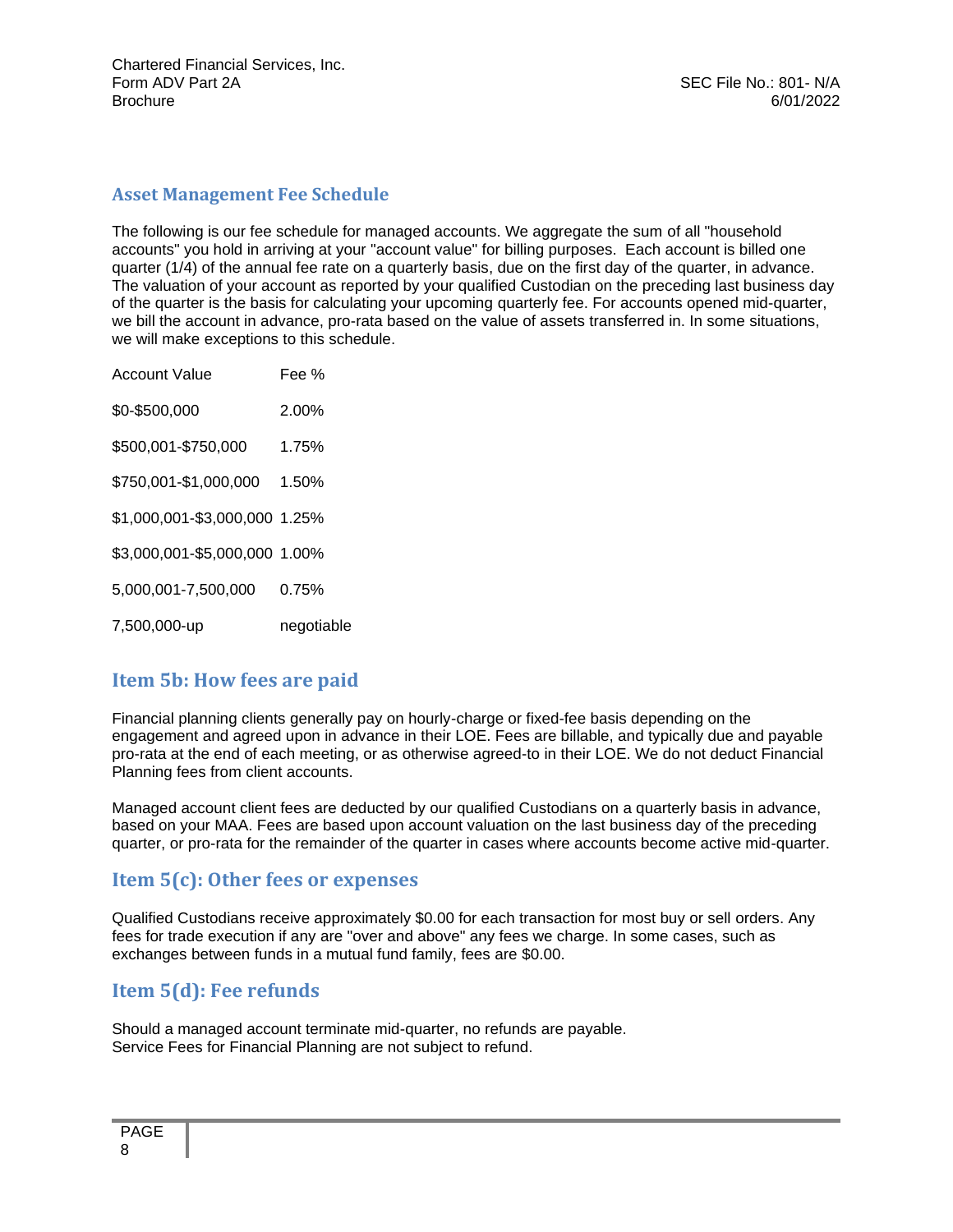## **Item 5(e): AP Compensation for Sale of Securities**

We never sell any commissionable investment or insurance products. We are a FEE-ONLY advisor.

### <span id="page-8-0"></span>**5(e)1: Potential for Conflicts of interest due to Commissions**

Our APs are Fee-Based in respect to securities transactions. This means that our APs do not receive commissions for investment product sales. We believe this eliminates potential for many conflicts of interest. However, our APs are also licensed to sell Life, Health, and Annuity products. Despite holding these licenses, our APs are not actively engaged in marketing or selling such products. Where client's best interest might be served by providing advice about the purchase of actuarial products, that advice is offered on a fee-only basis and if products are recommended, such products will NOT pay a commission.

#### **5(e)2 Client Freedom to Make Purchases "Where and How You Prefer"**

<span id="page-8-1"></span>You always have the option to purchase investment products we recommend through other firms or agents who are not affiliated with us.

## **Item 6: Performance-Based Fees and Side-by-side Management**

<span id="page-8-2"></span>We don't offer either performance-based account fee structures, nor do we perform side-by-side management which involves simultaneous management of mutual funds and hedge funds.

## **Item 7: Types of Clients**

We serve individuals, high net-worth individuals and families, trusts, and estates, corporations, other business entities, and trustees of retirement plans.

Certain multi-generation families receive "Family Office" service from us. For these families, we are always "on call" and we offer a sounding board, consultation and advice pertaining to a wide range of issues. These may include short-range to long-range topics. Discussions frequently range well beyond asset management to budgets, gifting, education grants, trust management, real estate, tangibles, health care alternatives, travel, strategies to help younger generations, and charitable giving.

Persons who have received lump sum settlements though inheritance, winnings, divorce, lawsuits, claims, or other sources require unique sensitivity. We are aware and concerned that many people who experience abrupt changes of financial circumstances often don't keep their lump sum proceeds for a long time. For this reason, we pay particular attention to budgeting and lifestyle expectations where lump sums are involved.

We will not accept you as a client if you plan to use our advice to be a stock-trader or speculator. Occasionally we accept engagements from people who are involved in significant changes in career, business development, or life direction.

## <span id="page-8-3"></span>**Item 8: Methods of Analysis, Investment Strategies and Risk of Loss**

### **Item 8(a) Methods of Analysis**

Our discipline primarily involves watching price and trend behavior within economic sectors in US and World markets. Investments for your portfolio are selected based on objective comparative performance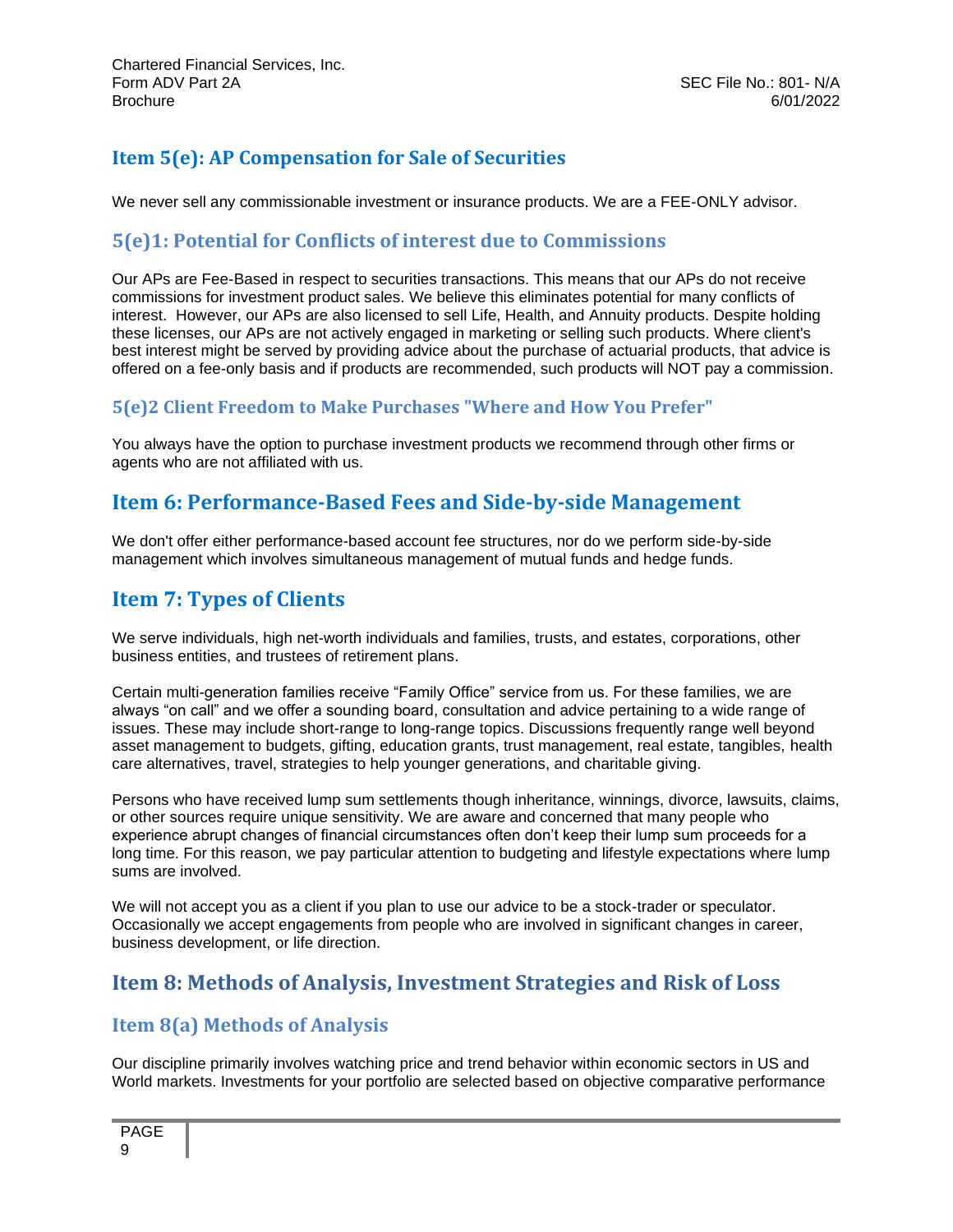Chartered Financial Services, Inc. Form ADV Part 2A SEC File No.: 801- N/A<br>Brochure 6/01/2022 Brochure 6/01/2022

evaluations in recent time periods, or in time periods we may find relevant to the current period. We consider trends to be very important indicators of potential for near-term performance.

Sources of information we employ include research obtained from publicly available and subscription sources, and include Fundamental, and Technical Analysis which may serve to confirm expectations yielded through our internal CFS Price Cycle forecasts.

We hold the opinion that frequent trading does not bring significant improvement in portfolio performance, so we tend to trade on a quarterly basis, unless other frequencies are deemed warranted, and in doing so, we choose securities that inspire confidence, earn conviction, and deserve commitment.

#### <span id="page-9-0"></span>**Financial Forecasting**

Although we employ a holistic approach popularized as "Financial Planning" our philosophy differs from many Financial Planners in that, unlike most others, we strongly believe that reliable financial forecasting is attainable. Our forecasting method is called the CFS Price Cycle. The CFS Price Cycle seeks to forecast macro-economic expectations for broad market trends, and occasionally, economic sector expectations. This method helps us anticipate changes in trend and sector performance. This forecasting approach considers very long time periods. Where we find correlations between various time periods, we advise, and we invest accordingly. Among factors that contribute to our forecasting method, we consider economic, social, and political behaviors, all of which we believe may be significant.

The CFS Price Cycle forecasts macro-economic expectations for broad market trends as well as for sector expectations. This service helps us give timely advice about where we feel trends may be headed. Our forecasting approach considers very long time periods. Where we find correlations between various time periods, we advise accordingly. Our scope considers both market and social behaviors, all of which we believe are relevant to forecasting.

There are occasions when our Forecast suggests your account allocation should be rotated among economic sectors, increase cash/money markets or other fixed income investments, or take on higher or lower risk. Historically we tend to err on the side of being conservative rather than err on the side of being aggressive. We do not recommend frequent trading. Our forecast generally gives us a quarterly overview and we recommend you allocate accordingly. Typically, our trading recommendations are offered on at least a quarterly basis, but we may offer recommendations more frequently depending on circumstances or opportunities.

#### <span id="page-9-1"></span>**Investment Strategies**

While each client's situation differs, over decades of experience, we have developed a Sector Rotation approach to money management that recognizes not all sectors of the world economy are likely to be productive at any given moment. Hence, we will overweight and emphasize certain Sectors or their components that our research indicates can outperform. Our approach differs from those firms who employ a "sector neutral" approach. We believe our Sector Rotation approach can outperform a sectorneutral approach, but our approach may also entail higher risk, and this risk factor should be considered in discussions about how your money will be managed. Since we are fiduciaries, we will purchase only those securities we believe are appropriate based on your individual needs, our current forecast, and investment restrictions imposed by you, if any.

A broad range of financial products do play a role in our research and recommendations, and we place emphasis in our research and investment selection/implementation on Exchange Traded Funds (EFTs) because they can offer low cost, diversification, refined sector sensitivity and liquidity. We strictly avoid leveraged and inverse ETFs because of tracking errors and increased risks they tend to generate. We may also recommend individual Stocks, Bonds, and in rare cases Mutual Funds, or Separately Managed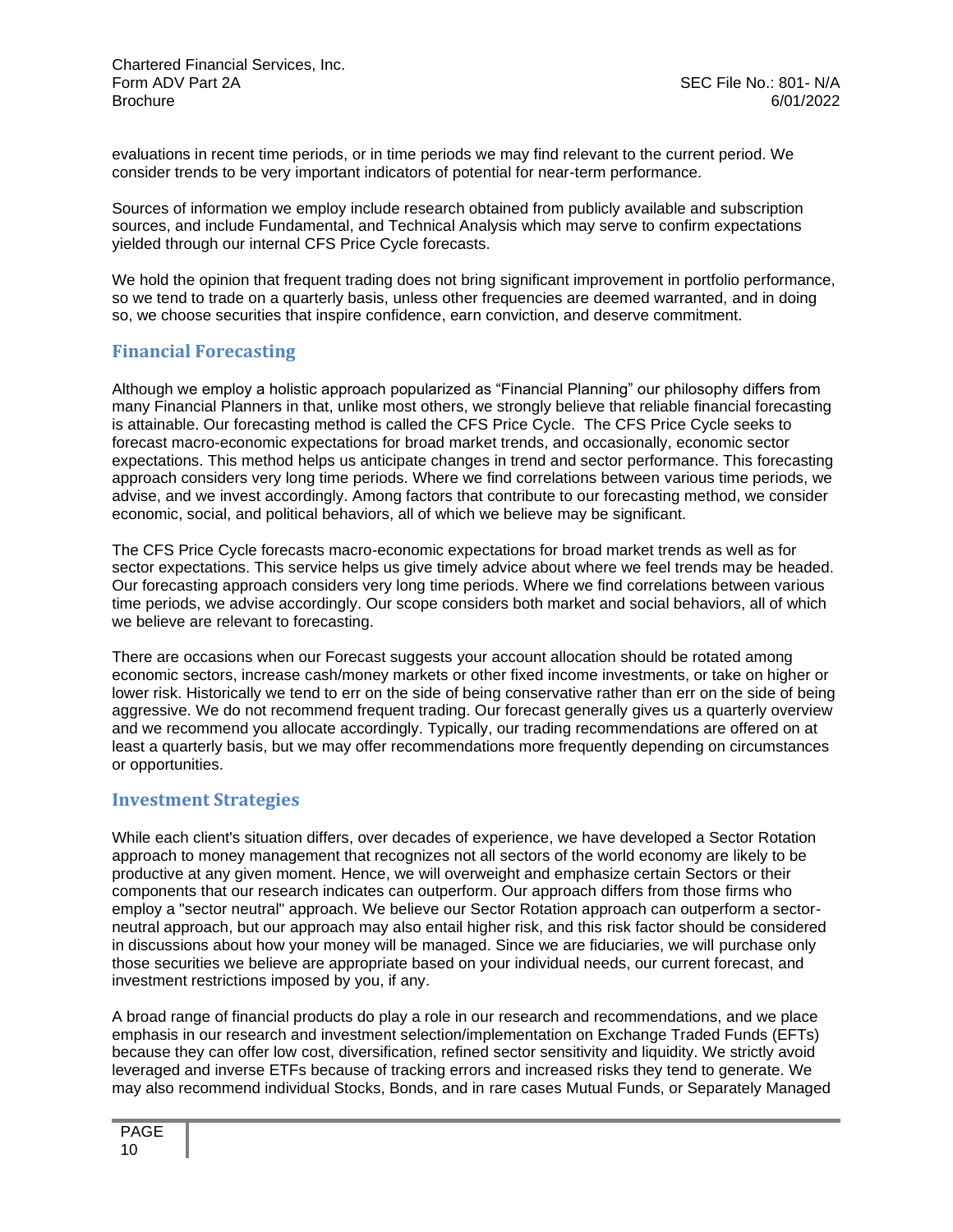Accounts managed by outside firms, depending on clients' needs and orientations. We attempt to avoid speculative investments and will not serve short-term trader-style clients.

We weigh risks, costs, liquidity and other factors carefully prior to making recommendations in the context of your needs. Despite all diligence we apply to our role as advisors, we cannot mitigate against systematic risks such as Government, Federal Reserve or Banking System breakdowns, Geopolitical Instability, and many other market risks, which are difficult to forecast even with the most diligent efforts. We make no warranty or guarantee that the CFS Price Cycle and other methods we utilize will make you money or protect you from any losses.

#### <span id="page-10-0"></span>**Potential Risks**

- Stock prices may fall significantly over short or extended periods of time.
- Historically, the equity market has moved in cycles, and the value of securities may fluctuate significantly from day-to-day.
- Individual companies may report poor results or be negatively affected by industry and/or economic trends and developments. The prices of securities issued by such companies may suffer a significant decline in response.
- The percentage of your investment portfolio assets invested in individual securities and in various regions, countries, states, industries and sectors will vary from time-to-time depending on our perception of investment opportunities. Investments in particular securities, regions, countries, states, industries or sectors may be more volatile than the overall stock market. Consequently, a higher percentage of holdings in a particular security, industry or sector may have the potential for greater impact on the performance of your investment portfolio.
- Smaller companies may have limited product lines, markets, or financial resources or they may depend on a few key employees. The securities of smaller companies may trade less frequently and in smaller volume than more widely held securities and the prices of these securities may fluctuate significantly more sharply than those of larger companies. Securities of such issuers may lack sufficient market liquidity to enable a client portfolio to effect sales at an advantageous time or without a substantial drop in price. Generally, the smaller the company size, the greater these risks. Although mid-cap companies are larger than smaller companies, they may be subject to many of the same risks.
- Equity securities purchased at prices below what is believed to be their fundamental value may not increase to reflect that fundamental value or that their fundamental value may have been overestimated or that it may take a substantial time to realize that value.
- Investing in foreign companies poses significant additional risks since political and economic events unique to a country or region will affect those markets and their issuers.
- In addition, investments in foreign companies are generally denominated in a foreign currency, the value of which may be influenced by currency exchange rates and exchange control regulations.
- Changes in the value of a currency compared to the U.S. dollar may significantly affect (positively or negatively) the value of a security. These currency movements may occur separately from, and in response to, events that do not otherwise affect the value of the security in the issuer's home country.
- Investing in companies located or doing business in emerging market countries poses significant additional risks. An "emerging market" country is any country determined to have an emerging market economy, considering factors such as the country's credit rating, its political and economic stability and the development of its financial and capital markets. Typically, emerging markets are in countries that are in the process of industrialization, with lower gross national products than more developed countries.
- Investments in emerging market securities are considered speculative and subject to significantly heightened risks in addition to the significant general risks of investing in non-U.S. securities.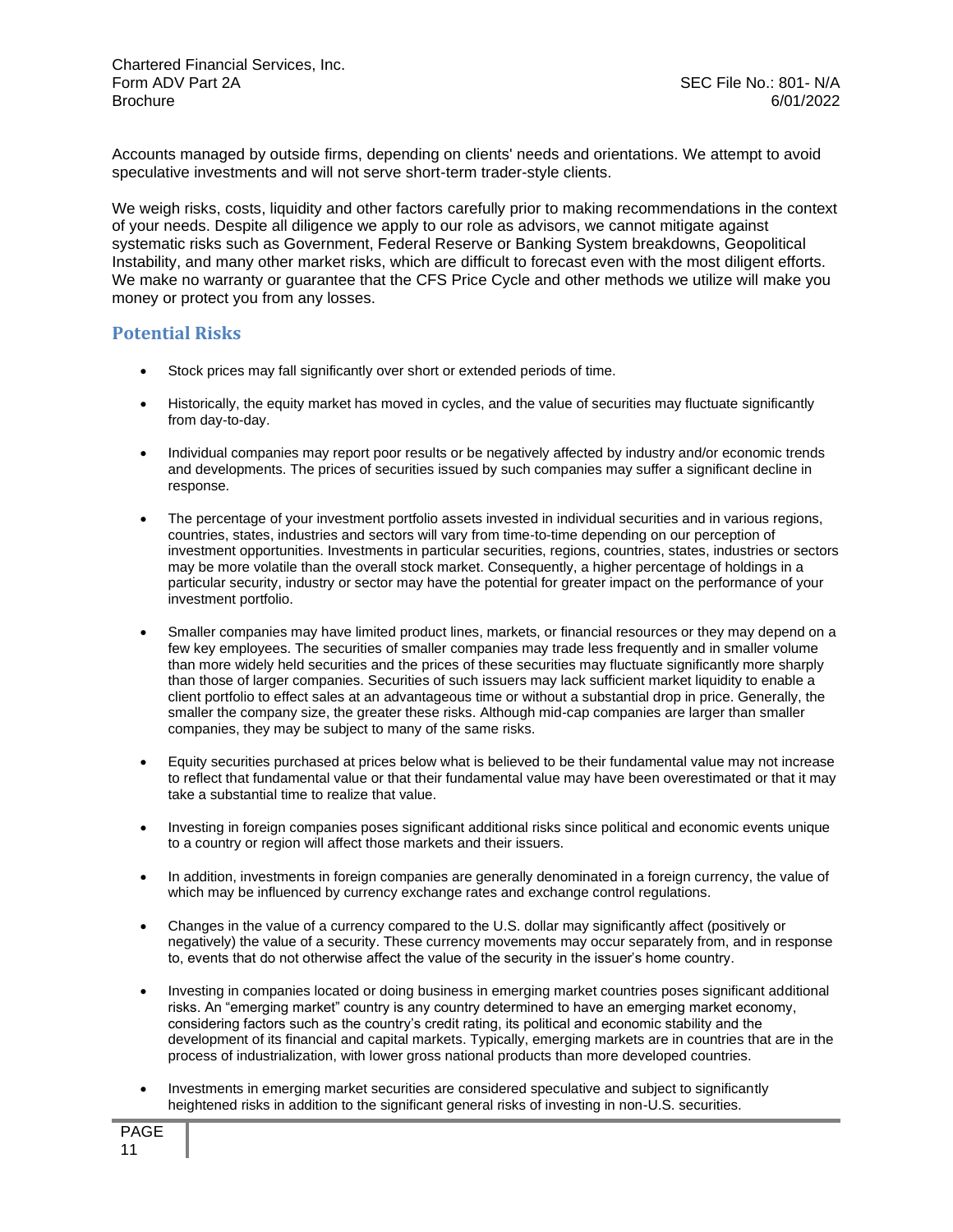- Unlike more established markets, emerging markets may have governments that are significantly less stable, markets that are significantly less liquid and economies that are significantly less developed.
- Emerging market securities may be subject to smaller market capitalization of securities markets, which may suffer periods of significant relative illiquidity; significant price volatility; restrictions on foreign investment; and possible restrictions on repatriation of investment income and capital.
- Financial intermediaries may be inexperienced, and counterparties may be subject to weaker safekeeping frameworks. Trading platforms in these markets may be new, and the relevant regulations may be untested and subject to change. There is no assurance that the systems and controls of such trading platforms will be adequate or that such platforms would continue in existence.
- Foreign investors may be required to register the proceeds of sales, and future economic or political crises could lead to price controls, forced mergers, expropriation or confiscatory taxation, seizure, nationalization or creation of government monopolies.
- The currencies of emerging market countries may experience significant declines against the U.S. dollar, and devaluation may occur subsequent to investments in these currencies.
- Inflation and rapid fluctuations in inflation rates have had, and may continue to have, significant negative effects on the economies and securities markets of certain emerging market countries.
- Emerging markets may also be adversely impacted by regional and global conflicts and terrorism and war, including actions that are contrary to the interests of the U.S.
- Your investment portfolio's purchase and sale of securities in certain emerging countries may be constrained by limitations relating to daily changes in the prices of listed securities, periodic trading or settlement volume, and/or limitations on aggregate holdings of foreign investors. Your investment portfolio may not be able to sell securities in circumstances where price, trading, or settlement volume goals are attainable.
- Investing in companies or funds associated to frontier emerging markets companies carries special risk. Investing in the securities of issuers operating in frontier emerging markets carries a high degree of risk and special considerations not typically associated with investing in more traditional developed markets. In addition, the risks associated with investing in the securities of issuers operating in emerging market countries are magnified when investing in frontier emerging market countries. These types of investments could be affected by factors not usually associated with investments in more traditional developed markets, including without limitation risks associated with expropriation and/or nationalization, political or social instability, pervasiveness of corruption and crime, armed conflict, the impact on the economy of civil war, religious or ethnic unrest and the withdrawal or non-renewal of any license enabling us to trade in securities of a particular country, confiscatory taxation, restrictions on transfers of assets, lack of uniform accounting, auditing and financial reporting standards, less publicly available financial and other information, diplomatic development which could affect investment in those countries and potential difficulties in enforcing contractual obligations. These risks and special considerations make investments in securities in frontier emerging market countries highly speculative in nature and, accordingly, may not be suitable for an investor who is not able to afford the loss of their entire investment. To the extent that an investor invests a significant percentage of its assets in a single frontier emerging market country, the investor will be subject to heightened risk associated with investing in frontier emerging market countries and additional risks associated with that particular country.
- There is currency risk. Your investment portfolio may include positions where forward contracts or other hedging instruments may be employed. Your portfolio may also hold underlying investments denominated in currencies other than the currency in which your investment portfolio is denominated. Currency exchange rates can be extremely volatile, particularly during times of political or economic unrest or as a result of actions taken by central banks, which may be intended to directly affect prevailing exchange rates, and a variance in the degree of volatility of the market or in the direction of the market from our expectations may produce significant losses to such positions in your portfolio. We may or may not be able to hedge all or any portion of the currency exposure of your investment portfolio. However, even if we do attempt to hedge the currency exposure of a client investment portfolio, it is not possible to hedge fully or perfectly against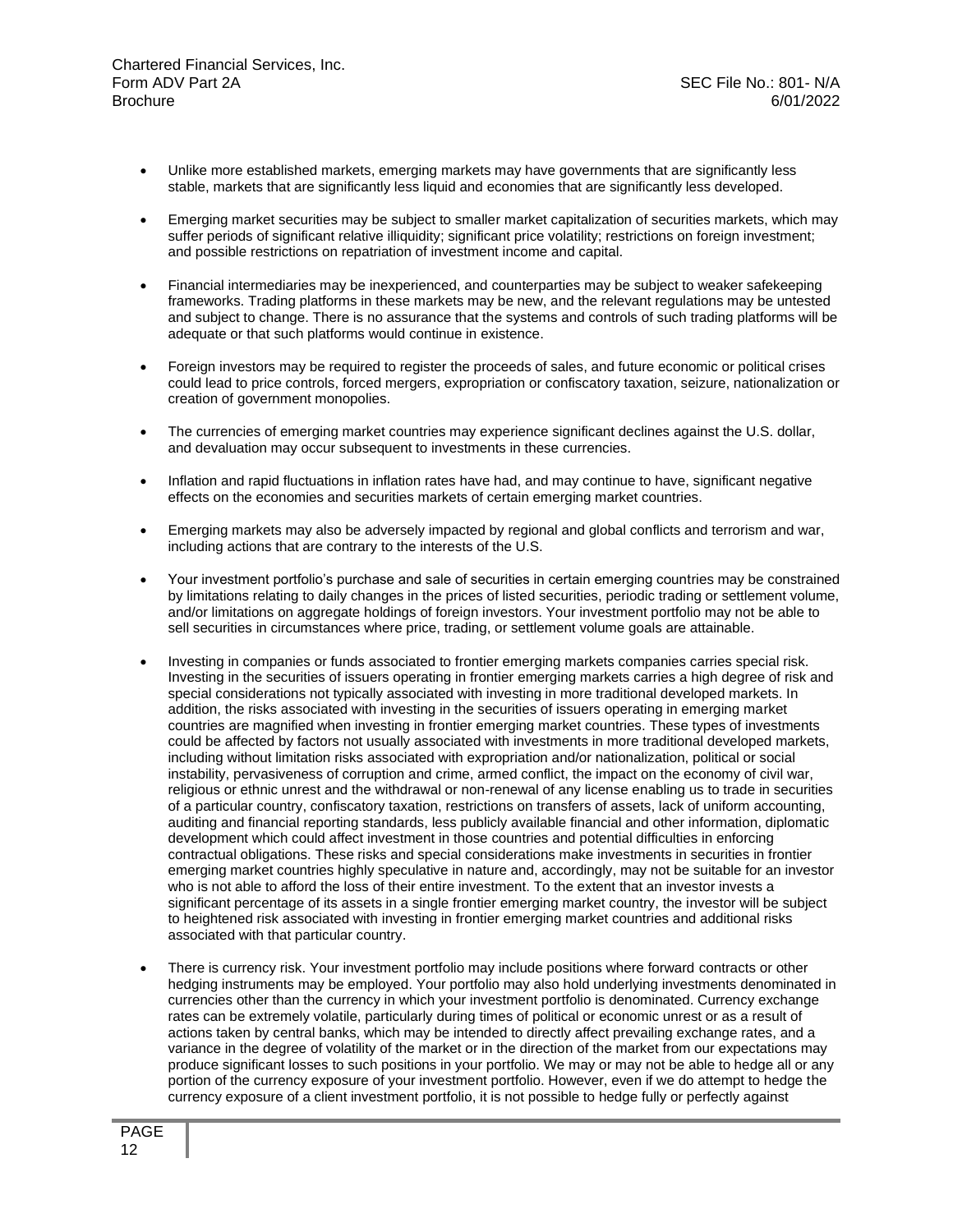currency fluctuations affecting the value of securities denominated in any particular currency because the value of those securities is likely to fluctuate as a result of independent factors not related to currency fluctuations. Foreign investments, when unhedged, will fluctuate with currency exchange rates as well as the price changes of its investments in the various local markets and currencies. Thus, an increase in the value of the currency in which a client investment portfolio is denominated, compared to the other currencies in which a client investment portfolio makes its investments, will reduce the effect of increases and magnify the effect of decreases in the prices of the client investment portfolio securities in their local markets. Conversely, a decrease in the value of the currency in which a client investment portfolio is denominated relative to other currencies will have the opposite effect on the client investment portfolio's securities denominated in these other currencies.

- Investments in fixed income securities have special risks in general and daily price fluctuations (including significant fluctuations) in the fixed income securities markets may be based on many factors, including fluctuations in interest rates, the quality of the instruments in your investment portfolio, national and international economic conditions, and general market conditions.
- The risk exists that the issuer or guarantor of a fixed income security or counterparty to the transactions in your investment portfolio will be unable or unwilling to make timely principal and/or interest payments, or otherwise will be unable or unwilling to honor its financial obligations. If the issuer, guarantor, or counterparty fails to pay interest, the income in your investment portfolio may be significantly reduced. If the issuer, guarantor, or counterparty fails to repay principal, the value of that security and of your investment portfolio may be significantly reduced. Your investment portfolio may be subject to credit risk to the extent that it invests in fixed income securities or engages in other transactions, such as securities loans, which involve a promise by a third party to honor an obligation to your investment portfolio. The credit quality of securities may deteriorate rapidly, which may impair your portfolio liquidity and cause significant value deterioration.
- The price of a fixed income security is dependent upon interest rates. Therefore, the total return of your investment portfolio, when investing a significant portion of its assets in fixed income securities, will vary significantly in response to changes in interest rates. A rise in interest rates will generally cause the value of fixed income securities to decrease. The reverse is also true. Consequently, there is the possibility that the value of the investment in fixed income securities in your investment portfolio may fall significantly because fixed income securities generally fall in value when interest rates rise. Changes in interest rates may have a significant effect on your investment portfolio holding a significant portion of its assets in fixed income securities with long-term maturities. The longer the term of a fixed income instrument, the more sensitive it will be to fluctuations in value due to interest rate changes. A wide variety of market factors can cause interest rates to rise, including central bank monetary policy, rising inflation and changes in general economic conditions.
- Maturity risk is another factor which can significantly affect the value of the fixed income securities holdings in your investment portfolio. In general, the longer the maturity of a fixed income instrument, the higher its yield and the greater its sensitivity to changes in interest rates. Conversely, the shorter the maturity, the lower the yield but the greater the price stability.
- Fixed income securities are generally rated by Nationally Recognized Statistical Rating Organizations ("NRSROs"). Fixed income securities rated BBB by Standard & Poor's® Rating Services ("S&P") or Fitch Investors Service, Inc. ("Fitch") and Baa by Moody's Investor Services, Inc. ("Moody's") are considered investment-grade securities but are somewhat riskier than higher rated investment grade obligations because they are regarded as having only an adequate capacity to pay principal and interest and are considered to lack outstanding investment characteristics and may be speculative. Fixed income securities with lower ratings are subject to higher credit risk and may be subject to significantly greater fluctuations in value than that of higher rated fixed income securities.
- Fixed income securities rated below Baa by Moody's and BBB by S&P, or Fitch are considered speculative in nature and may be subject to certain significant risks with respect to the issuing entity and to significantly greater market fluctuations than higher-rated fixed income securities. Lower-rated fixed income securities are usually issued by companies without long track records of sales and earnings, or by companies with questionable credit strength. These fixed income securities are considered "below investment-grade" or "junk bonds." The market for these fixed income securities may be significantly less liquid than that of higher-rated fixed income securities and adverse conditions could make it extremely difficult at times to sell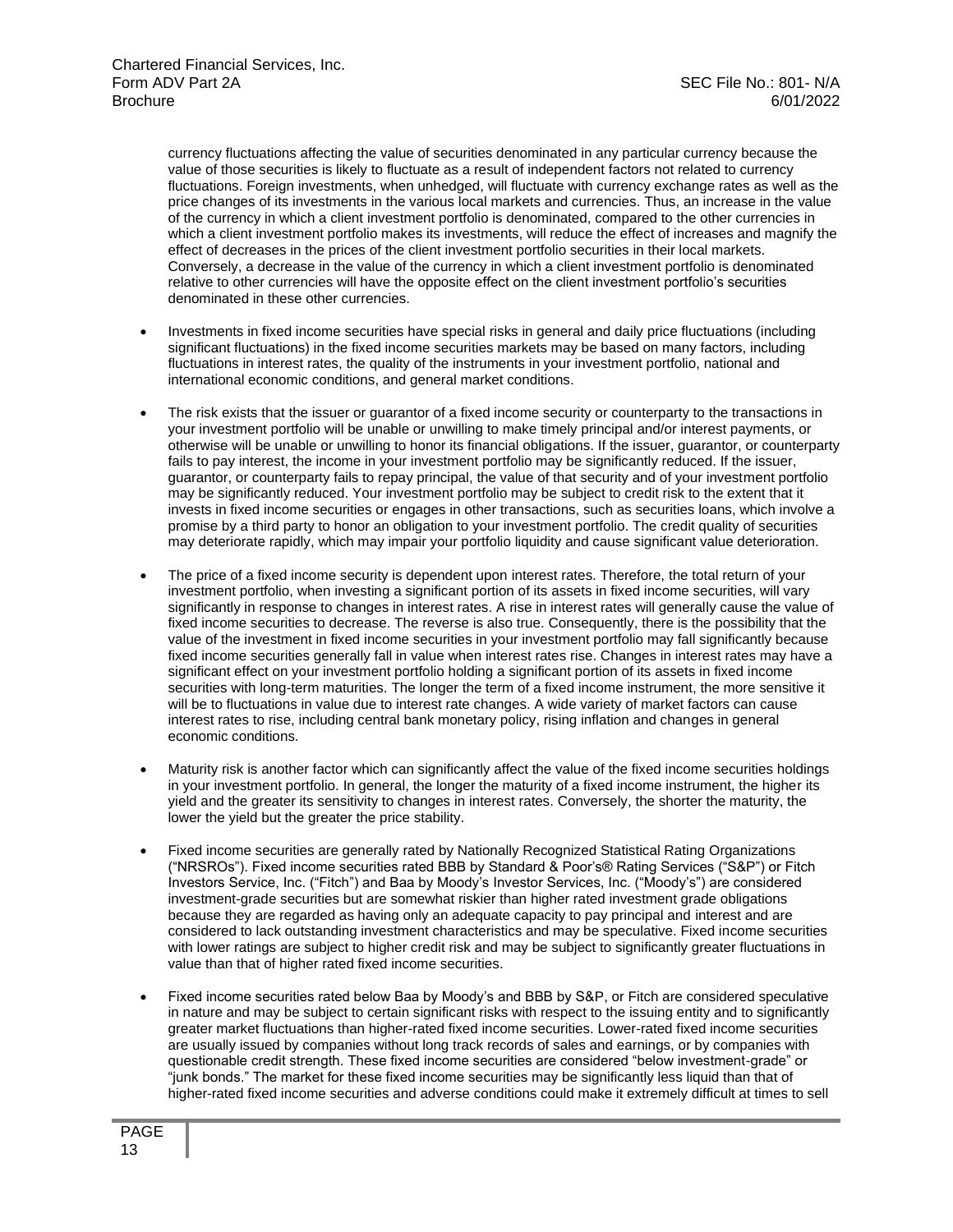certain securities or could result in significantly lower prices. These risks can significantly reduce the value of your investment portfolio and the income it earns.

- The percentage of your investment portfolio assets invested in individual securities and in various regions, countries, states, industries and sectors will vary from time to time depending on our perception of investment opportunities. Investments in particular securities, regions, countries, states, industries or sectors may be more volatile than the overall fixed income securities market. Consequently, a higher percentage of holdings in a particular security, industry or sector may have the potential for greater impact on the performance of your investment portfolio.
- There is the risk that the average life of a fixed income security will be significantly extended through a slowing of principal payments (extension risk).
- A borrower is more likely to prepay a loan which bears a relatively high rate of interest. This means that in times of declining interest rates, some higher yielding securities might be converted to cash, and we may be forced to purchase instruments with lower interest rates when the cash is used to purchase additional securities. The increased likelihood of prepayment when interest rates decline also limits market price appreciation of most mortgage-backed and asset-backed securities at a time when the prices of most fixedincome securities rise. Bonds with differing underlying average prepayment rates can and will have different sensitivities to interest rate changes on their prepayment response. In addition, a fixed-income security may be subject to redemption at the option of the issuer. If a fixed-income security held by your portfolio is called for redemption, such client's portfolio will be required to permit the issuer to redeem the security, which could have an adverse effect on your portfolio.
- There is the risk of using leverage. Such leverage may be obtained through various means.
- There is the risk that growing competition may limit our ability to take advantage of trading opportunities in rapidly changing markets.
- We are dependent on the services of a limited number of persons, and if the services of such key persons were to become unavailable, it could have a significant negative impact on your portfolio.
- We may manage other accounts and will remain free to manage additional accounts, including our own account, in the future. We may vary the investment strategies employed on behalf of your account from those used for its other managed accounts. No assurance is given that the results of the trading by us will be similar to that of other accounts concurrently managed by us.
- Actual and potential conflicts of interest exist in our structure and operations. There is the risk that we have failed to properly identify all the conflicts or that it will fail to do so in the future. To the extent that we do properly identify the conflicts, there is the risk that we will fail to appropriately remove or mitigate the conflicts. Additionally, to the extent that we do appropriately seek to remove or mitigate those conflicts, there is the risk that one or more employees may violate our policies and procedures to remove or mitigate those conflicts.
- Our trading activities may be made based on short-term market considerations. This could increase portfolio turnover rate, potentially involving higher transaction fees and expenses. In addition, frequent trading is likely to result in short-term capital gains tax treatment. As a result, high turnover and frequent trading in a client investment portfolio could have an adverse effect on the performance of the client investment portfolio.
- We generally will follow a policy of seeking to diversify your portfolio among several positions. We, however, may depart from such policy from time to time and may acquire for your portfolio a few, relatively large positions in relation to your portfolio. Consequently, a loss in any such position could result in a proportionately higher reduction in your portfolio than if your portfolio had been spread among a wider number of positions.
- There is volatility risk. Securities prices are highly volatile. Price movements for securities are influenced by, among other things, government trade, fiscal, monetary and exchange control programs and policies; changing supply and demand relationships; national and international political and economic events; changes in interest rates; and the psychological emotions of the marketplace. In addition, governments from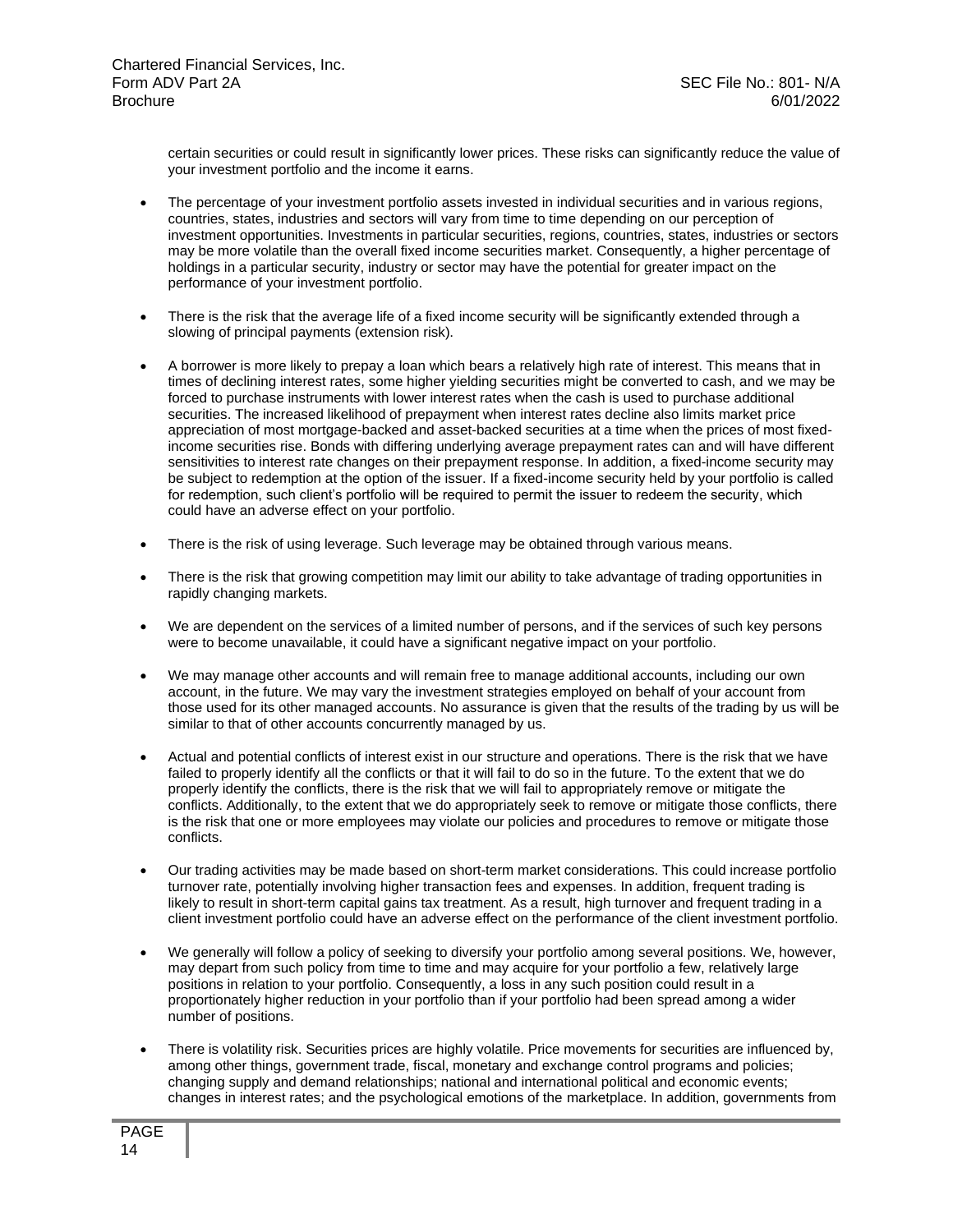time to time intervene, directly and by regulation, in certain markets, often with the intent to influence prices directly. The effects of governmental intervention may be particularly significant at certain times in the financial instrument markets, and such intervention (as well as other factors) may cause these markets to move rapidly. Your portfolio may be adversely affected by deteriorations in the financial markets and economic conditions throughout the world, some of which may magnify the risks described herein and have other adverse effects. Deteriorations in economic and financial market conditions, and uncertainty regarding economic markets generally, could result in declines in the market values of potential investments or declines in market values. Such declines could lead to losses and diminished investment opportunities for your portfolio, could prevent your portfolio from successfully meeting its investment objectives or could require your portfolio to dispose of investments at a loss while such unfavorable market conditions prevail. While such market conditions persist, your portfolio will also be subject to heightened risks associated with the potential failure of brokers, counterparties and exchanges, as well as increased systemic risks associated with the potential failure of one or more systemically important institutions.

- There is index/tracking error risk. To the extent it is intended that a client investment portfolio track an index, such as in the case of ETFs, the client investment portfolio may not match, and may vary substantially from, that of the index for any period of time. We cannot guarantee that any tracking error targets will be remedied.
- There is model risk. Our management of your investment portfolios may include the use of various proprietary investment models. There may be deficiencies in the design, testing, monitoring, and/or operation of these models, including as a result of shortcomings or failures of processes, people or systems. Such deficiencies may be difficult to detect and may not be detected for a significant period. Inadvertent systems and human errors are an inherent risk of models, and the complexity of models may make it difficult or impossible to detect the source of any weakness or failure in the models before material losses are incurred. Moreover, the complexity of the models and their reliance on complex computer programming may make it difficult to obtain outside support. To the extent any third-party licensed intellectual property is used in the development of models, there may be adverse consequences if such material is no longer available. Finally, in the event of any software or hardware malfunction, or problem caused by a defect or virus, there may be adverse consequences to developing or monitoring models. Investments selected using models may perform differently than expected as a result of the factors used in the models, the weight placed on each factor, changes from the factors' historical trends, and technical issues in the construction and implementation of the models (including, for example, data problems and/or software issues). Moreover, the effectiveness of a model may diminish over time, including as a result of changes in the market and/or changes in the behavior of other market participants. A model's return mapping is based on historical data regarding particular asset classes. Certain strategies can be dynamic and unpredictable, and a model used to estimate asset allocation may not yield an accurate estimate of the then current allocation. Operation of a model may result in negative performance, including returns that deviate materially from historical performance, both actual and pro-forma. There is no guarantee that the use of these models will result in effective investment decisions for client investment portfolios.
- There are valuation risks. The net asset value of a client investment portfolio as of a particular date may be materially greater than or less than its net asset value that would be determined if your investment portfolio's investments were to be liquidated as of such date. For example, if your investment portfolio was required to sell a certain asset, or all or a substantial portion of its assets on a particular date, the actual price that your investment portfolio would realize upon the disposition of such asset or assets could be materially less than the value of such asset or assets as reflected in the net asset value of your investment portfolio. Volatile market conditions could also cause reduced liquidity in the market for certain assets, which could result in liquidation values that are materially less than the values of such assets as reflected in the net asset value of your investment portfolio. Your investment portfolio may invest in assets that lack a readily ascertainable market value, and your investment portfolio's net asset value will be affected by the valuations of any such assets (including, without limitation, in connection with calculation of any fees). In valuing assets that lack a readily ascertainable market value, we (or an affiliated or independent agent thereof) may utilize dealer supplied quotations or pricing models developed by third parties, us, or our affiliates. Such methodologies may be based upon assumptions and estimates that are subject to error. The value of assets that lack a readily ascertainable market value may be subject to later adjustment based on valuation information available to your investment portfolio at that time. Any adjustment to the value of such assets may result in an adjustment to the net asset value of your investment portfolio.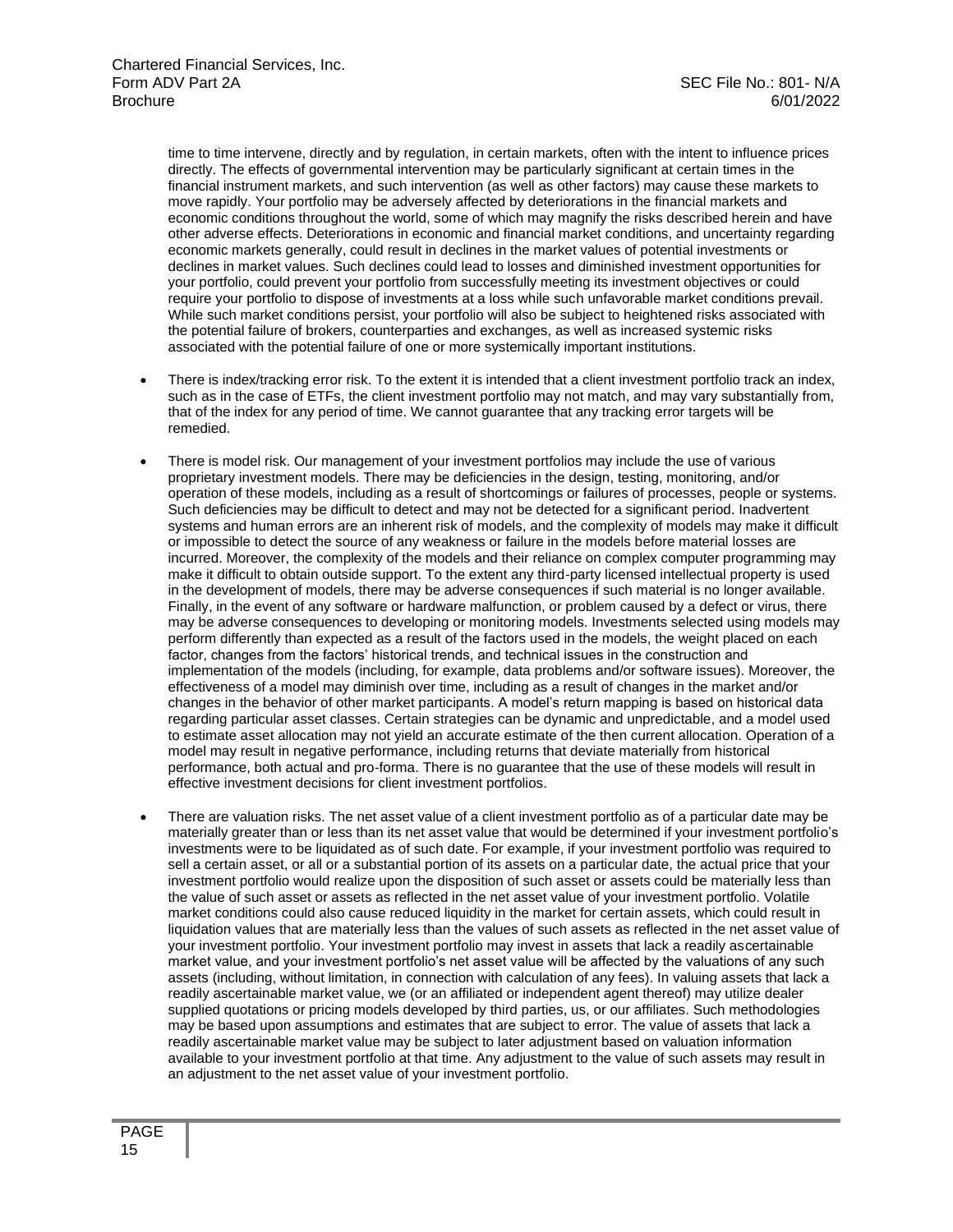- There is cash management risk. To the extent we have the authority to manage cash for your investment portfolio for various reasons, including for temporary or defensive positions or to meet the liquidity needs of such client investment portfolio, we may, at certain times and subject to the investment guidelines for such client investment portfolio, if any, invest some of its assets temporarily in money market funds or other similar types of investments. During any period in which its assets are not substantially invested in accordance with its principal investment strategies, your investment portfolio may be prevented from achieving its investment objective, which may adversely affect that client investment portfolio's performance.
- There is electronic trading risk. A qualified Custodian may trade on electronic trading and order routing systems, which differ from traditional open outcry trading and manual order routing methods. Transactions using an electronic system are subject to the rules and regulations of the exchanges offering the system or listing the instrument. Characteristics of electronic trading and order routing systems vary widely among the different electronic systems with respect to order matching procedures, opening and closing procedures and prices, trade error policies and trading limitations or requirements. There are also differences regarding qualifications for access and grounds for termination and limitations on the types of orders that may be entered into the system. Each of these matters may present different risk factors with respect to trading on or using a particular system. Each system may also present risks related to system access, varying response times and security. In the case of internet-based systems, there may be additional risks related to service providers and the receipt and monitoring of electronic mail. Trading through an electronic trading or order routing system is also subject to risks associated with system or component failure. In the event of system or component failure, it is possible that for a certain time period, it might not be possible to enter new orders, execute existing orders or modify or cancel orders that were previously entered. System or component failure may also result in loss of orders or order priority. Some investments offered on an electronic trading system may be traded electronically and through open outcry during the same trading hours. Exchanges offering an electronic trading or order routing system and listing the instrument may have adopted rules to limit their liability, the liability of brokers and software and communication system vendors and the amount that may be collected for system failures and delays. The limitation-of-liability provisions vary among exchanges.
- All losses of your investment portfolio shall be borne solely by your investment portfolio and not by us or our affiliates or subsidiaries.
- Certain investments made by us for client investment portfolios are intended for long-term investors who can accept the risks associated with investing in illiquid securities, and the possibility of partial or total loss of capital exists. There is no assurance that client investment portfolios will achieve their investment or performance objectives, including, without limitation, the location of suitable investment opportunities and the achievement of targeted rates of return, or that client investment portfolios will be able to fully invest their capital.
- There is risk of reliance on technology. We may employ investment strategies that are dependent upon various computer and telecommunications technologies. The successful implementation and operation of such strategies could be severely compromised by telecommunications failures, power loss, softwarerelated "system crashes," fire or water damage, or various other events or circumstances. Any such event could result in, among other things, the inability of us to establish, maintain, modify, liquidate, or monitor the client investment portfolios' investments, which could have a material adverse effect on the client investment portfolios.
- There is energy, oil and gas sector risk. Client investment portfolios may invest in sectors or companies within the energy, oil and gas sectors. Energy, oil and gas companies are subject to specific risks, including, among others, fluctuations in commodity prices; reduced consumer demand for commodities such as oil, natural gas or petroleum products; reduced availability of natural gas or other commodities for transporting, processing, storing or delivering; slowdowns in new construction; extreme weather or other natural disasters; and threats of attack by terrorists on energy assets. Additionally, changes in the regulatory environment for these companies may adversely impact their profitability. Over time, depletion of natural gas reserves or other commodities may also affect the profitability of companies in the energy, oil and gas sectors.
- There is exchange traded fund risk. Client investment portfolios may invest in Exchange Traded Funds ("ETFs"). Most ETFs are passively managed investment companies whose shares are purchased and sold on a securities exchange. An ETF represents a portfolio of securities designed to track a particular market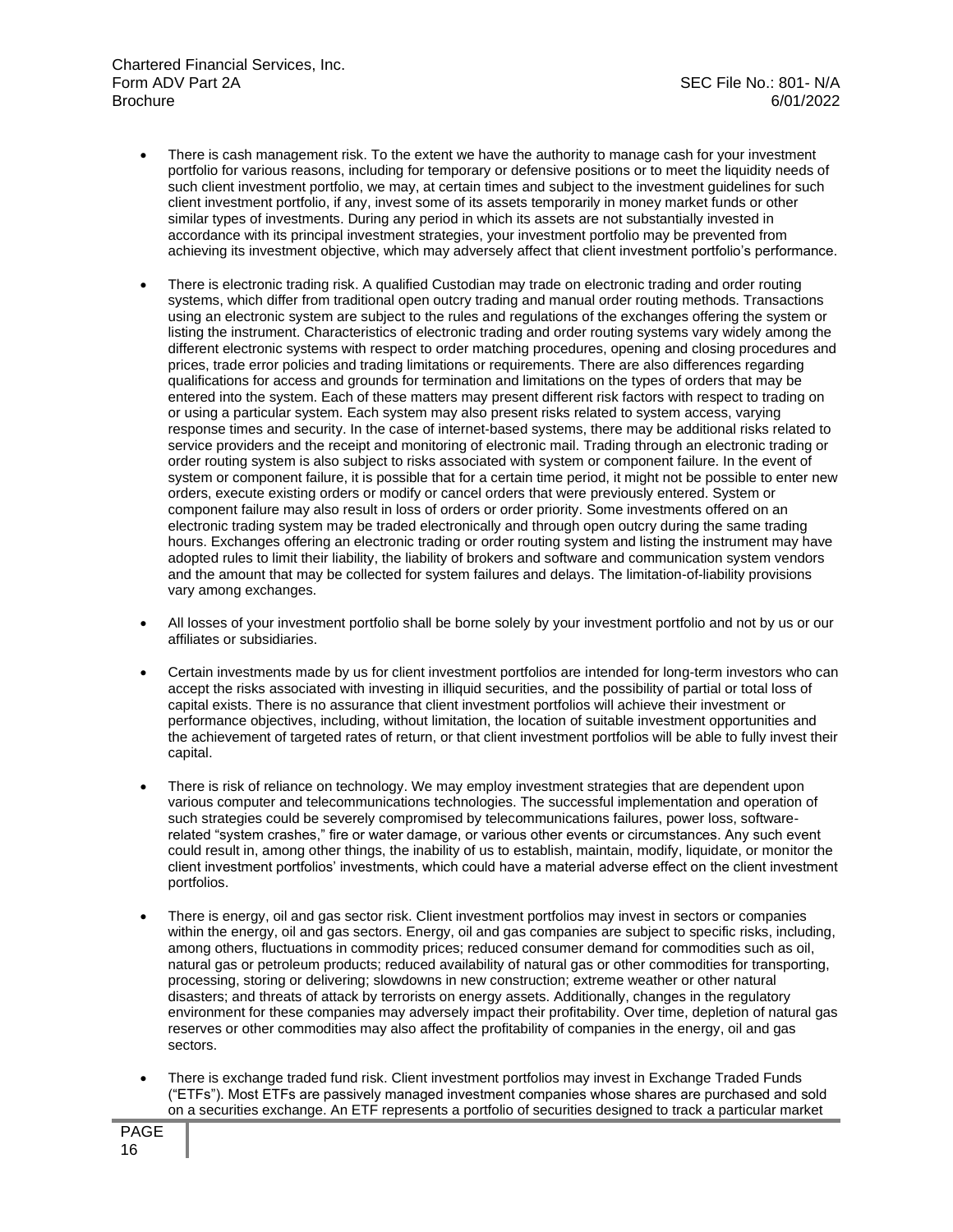segment or index. In addition to presenting the same primary risks as an investment in a conventional fund, an ETF may fail to accurately track the market segment or index that underlies its investment objective. Moreover, ETFs are subject to the following risks that do not apply to conventional funds: (i) the market price of the ETF's shares may trade at a premium or a discount to their net asset value; (ii) an active trading market for an ETF's shares may not develop or be maintained; and (iii) there is no assurance that the requirements of the exchange necessary to maintain the listing of an ETF will continue to be met or remain unchanged.

- There is exchange traded note risk. Client investment portfolios may invest in Exchange Traded Notes ("ETNs"), which are senior, unsecured, unsubordinated debt securities issued by a sponsoring financial institution. The returns on an ETN are linked to the performance of particular securities, market indices, or strategies, minus applicable fees. ETNs are traded on an exchange (e.g., the NYSE) during normal trading hours; however, investors may also hold an ETN until maturity. At maturity, the issuer of an ETN pays to the investor a cash amount equal to the principal amount, subject to application of the relevant securities, index or strategy factor. Like other debt securities, ETNs have a maturity date and are backed only by the credit of the sponsoring institution. ETNs are subject to credit risk. The value of an ETN may be influenced by, among other things, time to maturity, level of supply and demand for the ETN, volatility and lack of liquidity in underlying assets, changes in the applicable interest rates, changes in the issuer's credit rating, and economic, legal, political or geographic events that affect the underlying assets. When your investment portfolio invests in ETNs, it will bear its proportionate share of any fees and expenses borne by the ETN. Although an ETN is a debt security, it is unlike a typical bond, in that there are no periodic interest payments and principal is not protected.
- There is master limited partnership ("MLP") risk. Investments, if any, by your investment portfolio in securities of MLPs involve risks that differ from investments in common stock, including risks related to limited control and limited rights to vote on matters affecting the MLP, risks related to potential conflicts of interest between the MLP and the MLP's general partner, cash flow risks, dilution risks and risks related to the general partner's right to require unit- holders to sell their common units at an undesirable time or price because of regulatory changes or other reasons. Certain MLP securities may trade in lower volumes due to their smaller capitalizations. Accordingly, those MLPs may be subject to more abrupt or erratic price movements, may lack sufficient market liquidity to enable your investment portfolio to effect sales at an advantageous time or without a substantial drop in price, and investment in those MLPs may restrict your investment portfolio's ability to take advantage of other investment opportunities. MLPs are generally considered interest-rate sensitive investments. During periods of interest rate volatility, these investments may not provide attractive returns. In addition, the managing general partner of an MLP may receive an incentive allocation based on increases in the amount and growth of cash distributions to investors in the MLP. This method of compensation may create an incentive for the managing general partner to make investments that are riskier or more speculative than would be the case in the absence of such compensation arrangements.
- There is technology sector risk. The stock prices of technology and technology-related companies and therefore the value of client investment portfolios that invest in the technology sector may experience significant price movements as a result of intense market volatility, worldwide competition, consumer preferences, product compatibility, product obsolescence, government regulation, excessive investor optimism or pessimism, or other factors.
- Actual and perceived accounting irregularities may cause dramatic price declines in the securities of companies reporting such irregularities or which are the subject of rumors of accounting irregularities.
- Common stock and similar equity securities generally entitle holders to an interest in the assets of the issuer, if any, remaining after all more senior claims to such assets have been satisfied. Holders of common stock generally are entitled to dividends only if and to the extent declared by the governing body of the issuer out of income or other assets available after making interest, dividend and any other required payments on more senior securities of the issuer.
- Bonds and similar fixed-income securities generally are either secured or unsecured. Although secured bonds entitle holders to an interest in the assets of the issuer that are pledged as collateral for the bonds, the proceeds from the sale of such collateral may not fully repay the creditors in the event of a default. Holders of unsecured bonds represent the most junior position of an issuer's creditors.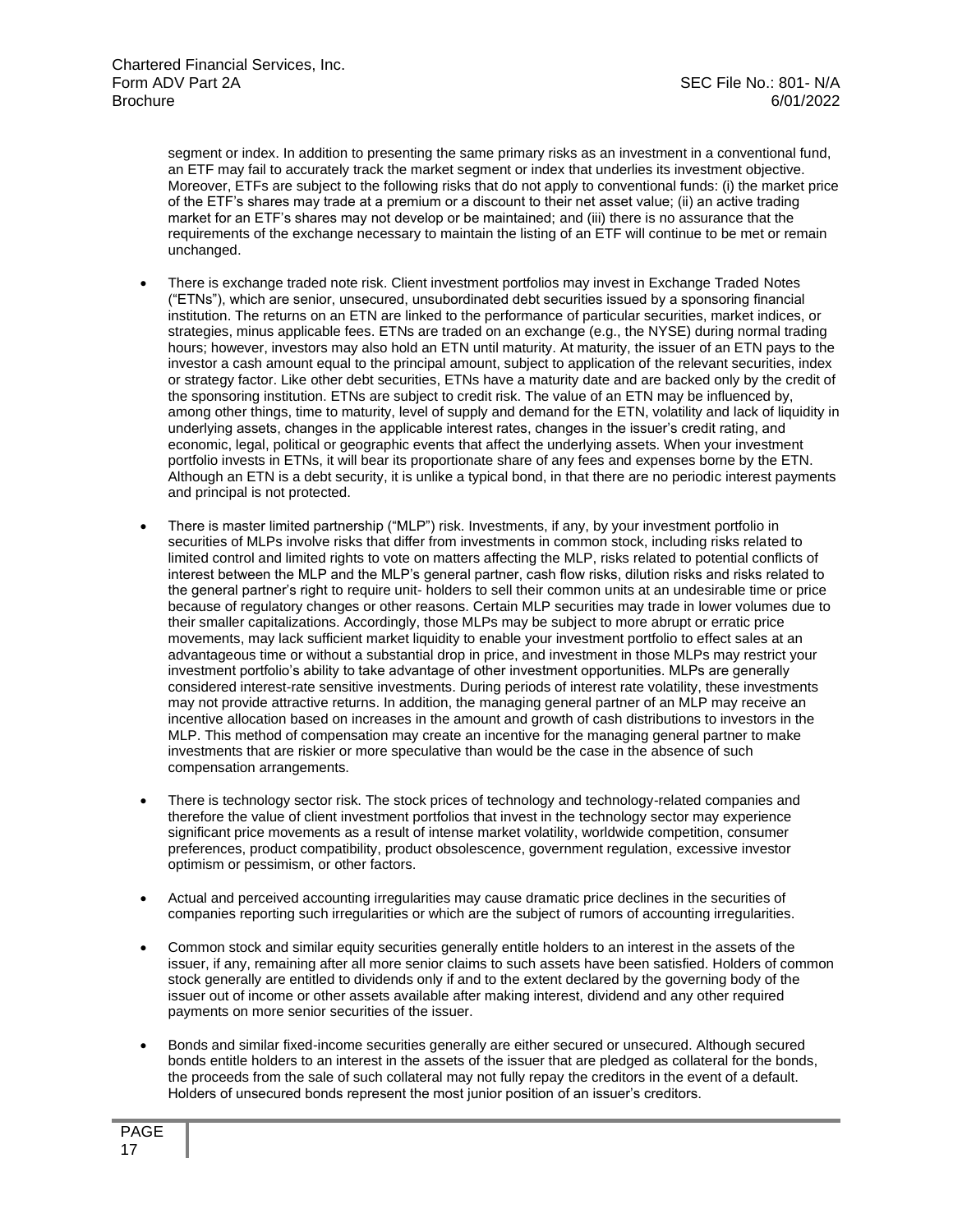- The market value of securities in general, and particularly the market value of fixed-income securities, tend to be highly sensitive to fluctuations in interest rates. Interest rate increases generally will increase the interest carrying costs of leverage arrangements, including borrowed funds and securities.
- Duration is a measure of systematic risk based upon a bond's price sensitivity to interest rate changes. Your portfolio will fluctuate over a range and could at times be significantly higher or lower than any or all fixedincome indices at some time.
- Convexity is a measure of the change in duration of a fixed-income instrument resulting from an interest rate change. Your portfolio could sometimes exhibit a negative convexity (that prices decline faster when interest rates rise than prices rise when interest rates decline) while at other times it could exhibit a positive convexity (that prices rise faster when interest rates decline than prices fall when interest rates rise).
- Your portfolio will be subject to credit and market risks. Investments in fixed-rate and floating rate mortgagebacked and asset-backed fixed-income securities will entail normal credit risks such as the risk of nonpayment of principal and interest on the security, and market risks such as the risk that interest rates and other factors will cause the value of a security to decline. Many issuers or servicers of mortgage-backed securities guarantee timely payments of interest and principal on the securities, whether or not payments are made when due on the underlying obligations. This kind of guarantee generally increases the quality of a security but does not mean that the security's market value and yield will not decline. Like other fixedincome investments, the value of a fixed rate mortgage-backed and
- asset-backed security may tend to rise when interest rates fall and fall when interest rates rise. The value of fixed-income securities also may change based upon the markets' perception of the creditworthiness of the organization which issues or guarantees them.
- Your investment portfolios may, but are not required to, use credit ratings to evaluate securities. Credit ratings do not evaluate the market value risk of lower-quality securities and, therefore, may not fully reflect the true risks of an investment, and they are used only as a preliminary indicator of investment quality. Investments in lower-quality and comparable unrated obligations will be more dependent on our or our affiliates' credit analysis than would be the case with investments in investment-grade debt obligations.
- There are potential risks associated specifically with collateralized mortgage obligations ("CMOs"). CMOs issued by private entities are not U.S. Government securities and are not guaranteed by any government agency, although the securities underlying a CMO may be subject to a guarantee. Therefore, if the collateral securing the CMO, as well as any third-party credit support or guarantees, is insufficient to make payment the holder of a CMO could sustain a loss.
- There is other debt instrument, CBO and CLO risk. The client investment portfolios may directly or indirectly invest in other investment grade or other debt instruments of companies or other entities not affiliated with countries or governments, including but not limited to, senior and subordinated corporate debt; investment grade tranches of collateralized mortgage obligations; preferred stock; corporate securities; and bank debt. As with other investments made by your investment portfolio, there may not be a liquid market for these debt instruments, which may limit the client investment portfolio's ability to sell these debt instruments or to obtain the desired price. Client investment portfolios may also invest in collateralized bond obligations ("CBOs") and collateralized loan obligations ("CLOs"), which may be fixed pools or may be "market value" or managed pools of collateral, including commercial loans, high yield and investment grade debt and derivative instruments relating to debt. Depending upon the tranche of a CBO or CLO in which your investment portfolio invests, the returns may be extremely sensitive to the rate of defaults in the collateral pool, and redemptions by more senior tranches could result in an elimination, deferral or reduction in the funds available to make interest or principal payments to the tranches held by client investment portfolios. In addition, there can be no assurance that a liquid market will exist in any CBO or CLO when your investment portfolio seeks to sell its interest therein. Also, it is possible that your investment portfolio's investment in a CBO or CLO will be subject to certain contractual limitations on transfer. Further, a CBO or CLO may be difficult to value given current market conditions.
- There is floating and variable rate obligations risk. Client investment portfolios may invest in instruments that have floating and/or variable rate obligations. For floating and variable rate obligations, there may be a lag between an actual change in the underlying interest rate benchmark and the reset time for an interest payment of such an obligation, which could harm or benefit the client investment portfolio, depending on the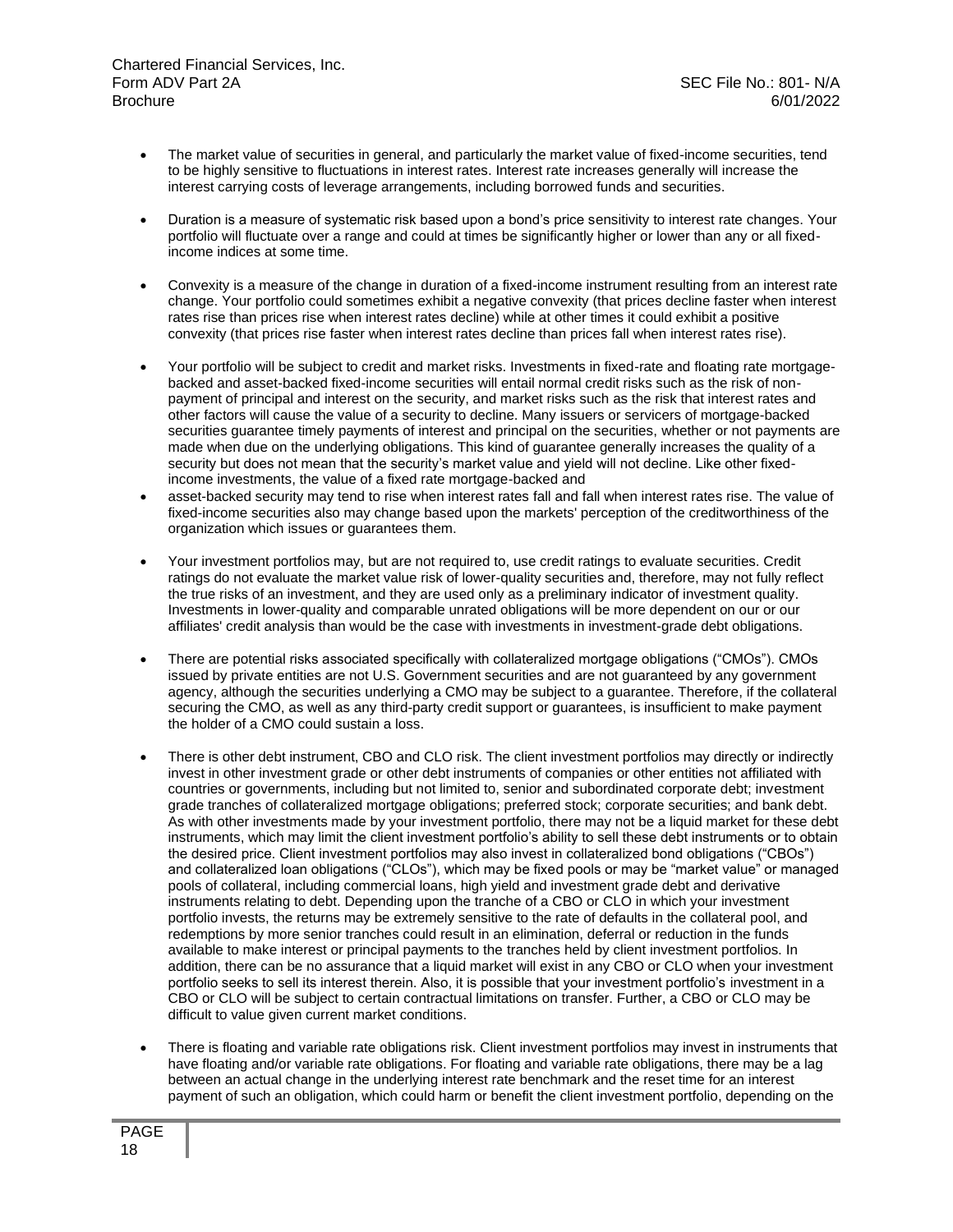interest rate environment or other circumstances. In a rising interest rate environment, for example, a floating or variable rate obligation that does not reset immediately would prevent your investment portfolio from taking full advantage of rising interest rates in a timely manner. However, in a declining interest rate environment, your investment portfolio may benefit from a lag due to an obligation's interest rate payment not being immediately impacted by a decline in interest rates. Certain floating and variable rate obligations have an interest rate floor feature, which prevents the interest rate payable by the security from dropping below a specified level as compared to a reference interest rate. Such a floor protects client investment portfolios from losses resulting from a decrease in the reference rate below the specified level. However, if the reference rate is below the floor, there will be a lag between a rise in the reference rate and a rise in the interest rate payable by the obligation, and client investment portfolios may not benefit from increasing interest rates for a significant amount of time.

- Trading in certain securities and derivatives takes place primarily in over-the-counter markets consisting of groups of dealer firms that are typically major securities firms. Because the market for certain securities and derivatives is a dealer market, rather than an auction market, no single obtainable price for a given instrument prevails at any given time. Not all dealers always maintain markets in all securities. The bidasked spread for certain securities may be significantly wider than for other instruments. There is no limitation on the daily price moves of these instruments and a dealer is not required to continue to make markets in such instruments. There have been periods during which dealers have refused to quote prices or have quoted prices with an unusually wide spread between the bid and asked price. By its nature, the market for certain securities is a very specialized market and investors in it have been predominantly financial institutions. The market for certain securities, while growing in volume, may pose liquidity problems as certain securities trade infrequently or only in small amounts. The limited size of the market for certain securities may cause prices to be unduly influenced by traders who take and trade large positions. Should you have exposure to such securities, we may have difficulty disposing of certain securities because there may be a thin trading market for such securities.
- Credit card receivables are generally unsecured, and the debtors are entitled to the protection of several state and federal consumer credit laws, many of which give such debtors the right to set off certain amounts owed on the credit cards, thereby reducing the balance due. In addition, some issuers of automobile receivables permit the servicer to retain possession of the underlying obligations. If the servicer were to sell these obligations to another party, there is a risk that the purchaser would acquire an interest superior to that of the holders of the related automobile receivables.
- Your Custodian may engage in over the counter ("OTC") transactions. In general, there is less governmental regulation and supervision in the OTC markets than of transactions entered on an organized exchange. In addition, many of the protections afforded to participants on some organized exchanges, such as the performance guarantee of an exchange clearinghouse, will not be available in connection with OTC transactions. Your portfolio could therefore be exposed to greater risk of loss through default than if trading was to regulated exchanges.
- We may seek to employ various risk management techniques designed to manage the risk of your portfolio versus one or more benchmark indices. A substantial risk remains, nonetheless, that such techniques will not always be possible to implement and when possible, will not always be effective in managing such risk.
- We may "err on the side of caution" after or anticipating periods of volatility or market instability, maintaining higher percentages of cash in your portfolio. This higher cash position may yield lower portfolio returns and prevent your portfolio from meeting its objectives.
- It may not always be possible to execute a buy or sell order at the desired price or at the desired time or to liquidate an open position due to market conditions or otherwise. It is also possible that a governmental authority may suspend or restrict trading or order the immediate settlement of a particular trade or securities or allow trading for liquidation purposes only.
- Substantial additional regulation on the financial markets may be imposed. Although it is not possible to predict what, if any, regulatory changes will in fact be imposed on the markets, any such regulations could significantly restrict our access to such markets. Any such regulations might also impair the liquidity of the markets.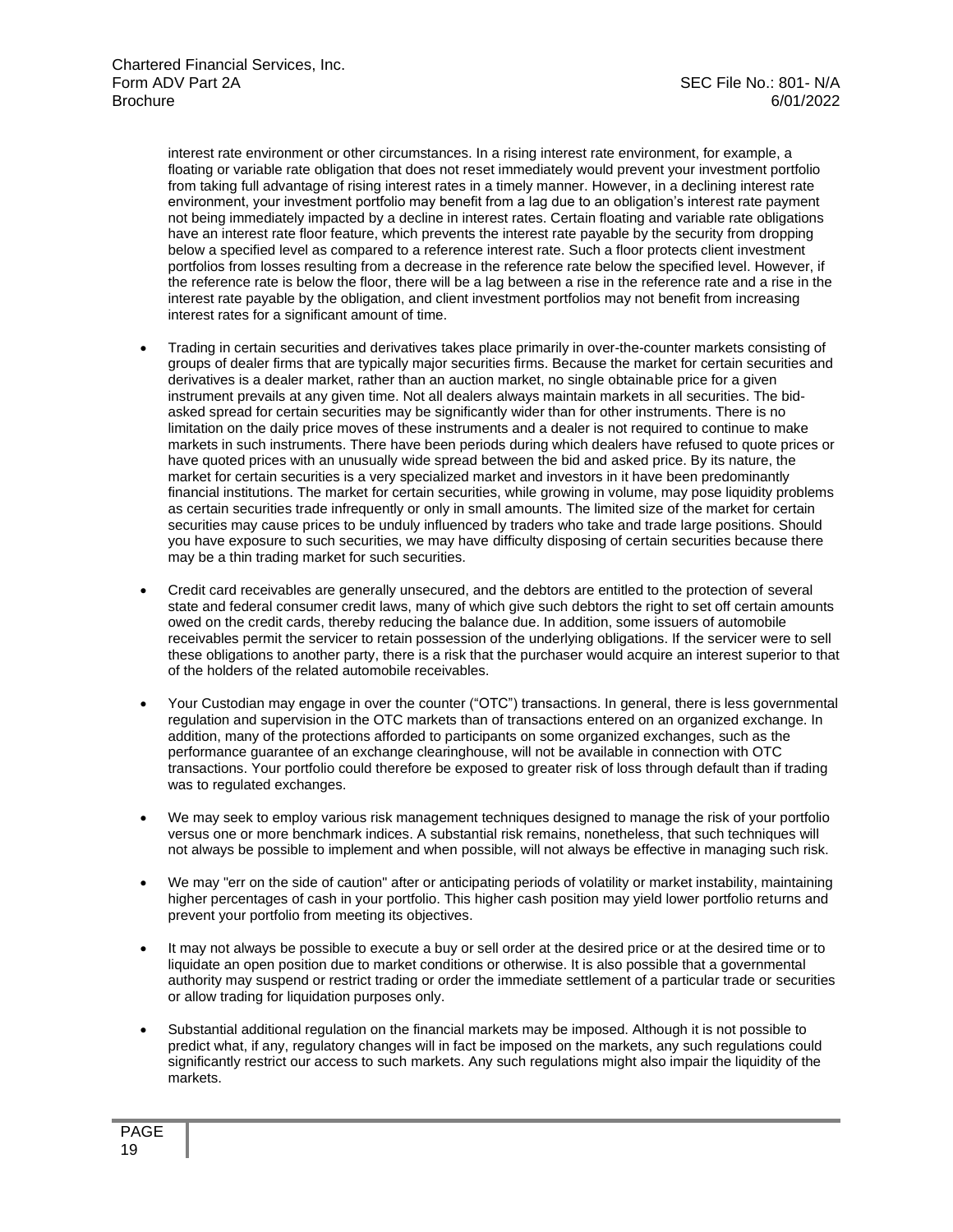- Institutions, such as brokers and dealers, generally referred to as qualified Custodians in this Brochure, may encounter financial difficulties that impair our operating capabilities. We attempt to limit our transactions to well-capitalized and established Custodians to mitigate such risks.
- Your portfolio may be subject to the risk of the inability of counterparties to perform with respect to transactions, whether due to insolvency, bankruptcy or other causes, which could subject your portfolio to substantial losses. To mitigate such risks, we will attempt to limit transactions to counterparties which are established, well-capitalized and creditworthy.
- It is possible that legislative, administrative or judicial changes may occur which may alter, either prospectively or retroactively, any one or more of the risks.
- There is the risk that any or all our processes and procedures including without limitation investment processes, research, risk controls, people, systems, and tools and methodologies may fail and/or cease to work resulting in a significant loss in your portfolio. Operational risk can arise from many factors ranging from routine processing errors to potentially costly incidents related to, for example, major systems failures.
- There is the risk that any or all our vendors and/or service providers upon which we rely, including without limitation clearing firms, research and data providers, pricing vendors, index providers, and NRSROs and other rating agencies may provide us with inaccurate information and/or services or fail to provide us with information and/or services. Any or all of these could cause a significant loss in your portfolio.
- There is the risk that we have not identified all your risks and that we may fail to do so in the future. To the extent we accurately identify your risks, there is the risk that we may fail to appropriately mitigate those risks. Additionally, to the extent that we do appropriately seek to mitigate those risks, there is the risk that one or more employees may violate our policies and procedures to mitigate those risks. Any or all these factors could result in a significant loss in your portfolio.
- There is investment style risk. Different investment styles tend to shift in and out of favor depending upon market and economic conditions as well as investor sentiment. Your portfolio may outperform or underperform other accounts that invest in similar asset classes but employ different investment styles.
- There is liquidity risk. Your portfolio may make investments that may become illiquid, or cease being publicly traded. This could yield a situation where no available market would be currently available. Or a position might become less liquid in response to market developments or adverse investor perceptions. Investments that are illiquid or that trade in lower volumes may be more difficult to value. Liquidity risk may be the result of, among other things, the reduced number and capacity of traditional market participants to make a market, including in fixed income securities, or the lack of an active market. Additionally, market participants may attempt to sell fixed income holdings at the same time as the client portfolio, which could cause downward pricing pressure and contribute to illiquidity.
- There is management risk, which means a strategy we create may fail to produce the intended results for your portfolio, including the risk that the entire amount invested may be lost. There is no guarantee that the investment objective of your portfolio will be achieved, and investment results of your portfolio may vary substantially over time.
- There is market risk, which means the value of the securities in which your portfolio invests may go up or down in response to the prospects of individual companies, particular sectors or governments, and/or general economic conditions throughout the world due to increasingly interconnected global economies and financial markets. In addition, governmental and quasi-governmental organizations have taken several unprecedented actions designed to support the markets. Such conditions, events and actions may result in greater market risk.
- There are legal, tax and regulatory risks. We are subject to legal, tax and regulatory oversight, including by the States, SEC and similar regulators. As a result, certain of our activities and transactions in respect of your portfolio may be restricted. Similarly, there have been recent legislative, tax and regulatory changes and proposed changes that may impact your portfolios and create losses.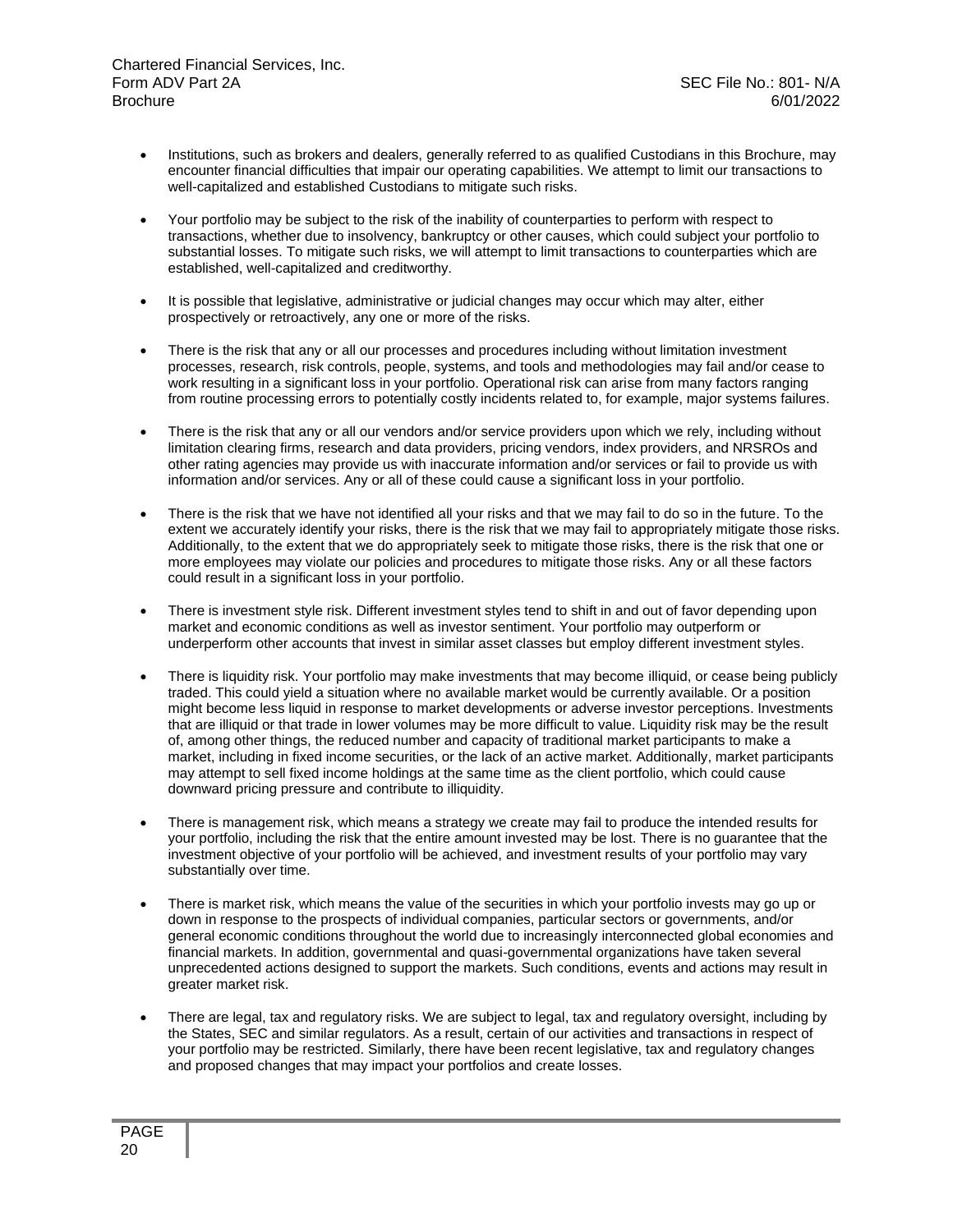- There are environmental risks and risks related to natural disasters. Investments in or relating to real estate assets may be subject to numerous statutes, rules and regulations relating to environmental protection. Certain statutes, rules and regulations might require that investments address prior environmental contamination, including soil and groundwater contamination, which results from the spillage of fuel, hazardous materials or other pollutants. Under various environmental statutes, rules and regulations, a current or previous owner or operator of real property may be liable for noncompliance with applicable environmental and health and safety requirements and for the costs of investigation, monitoring, removal or remediation of hazardous materials. These laws often impose liability, whether the owner or operator knew of or was responsible for the presence of hazardous materials. The presence of these hazardous materials on a property could also result in personal injury or property damage or similar claims by private parties. Your portfolio may be exposed to substantial risk of loss from environmental claims arising in respect of real estate acquired with environmental problems, and the loss may exceed the value of such investment. Furthermore, changes in environmental laws or in the environmental condition of an asset may create liabilities that did not exist at the time of acquisition of an investment and that could not have been foreseen.
- There is real estate industry risk. The real estate industry is particularly sensitive to economic downturns. The values of securities of companies in the real estate industry may go through cycles of relative underperformance and out-performance in comparison to equity securities markets in general. Additionally, there are risks related to general and local economic conditions which may include: possible lack of availability of mortgage financing, variations in rental income, neighborhood values or the appeal of property to tenants; interest rates; overbuilding; extended vacancies of properties; increases in competition, property taxes and operating expenses; and changes in zoning laws.
- There is the impact of a recessionary environment on real estate investments. Investments in real estate may be adversely affected by deteriorations and uncertainty in the financial markets and economic conditions throughout the world. Real estate historically has experienced significant fluctuations and cycles in value and local market conditions which may result in reductions in the value of real property interests. All real estate-related investments are subject to the risk that a general downturn in the national or local economy will depress real estate prices. Given the volatile nature, we may not timely anticipate or manage existing, new or additional risks, contingencies or developments, including regulatory developments and trends in new products and services, in the current or future market environment. Such a failure could materially and adversely affect the client investment portfolios and their investment objectives or could require client investment portfolios to dispose of investments at a loss while such unfavorable market conditions prevail.
- There is risk related to model portfolio allocations and rebalancing. Allocations of your portfolio assets may, from time to time, be out of balance with your portfolio model portfolio allocations for extended periods of time or at all times due to various factors, such as fluctuations in, and variations among, the performance of the investment products and/or securities to which the assets are allocated and reliance on estimates in connection with the determination of percentage allocations. Any rebalancing by us of your portfolio assets may have an adverse effect on the performance of your portfolio assets. For example, your portfolio assets may be allocated away from one or more over-performing investment product and/or security and allocated to one or more under-performing investment product and/or security. In addition, the achievement of any intended rebalancing may be limited by several factors, including the use of estimates of the net asset values of the investment products, and in the case of investments in investment products that are pooled investment vehicles, restrictions on additional investments in and redemptions from such investment products.
- There is hedging risk. Hedging techniques could involve a variety of derivatives, including futures contracts, exchange-listed and over the counter put and call options on securities, financial indices, forward foreign currency contracts, and various interest rate transactions (collectively, "hedging instruments"). To the extent we or counterparties utilize hedging techniques in any position held in your portfolio, such techniques involve risks different than those of underlying investments. In particular, the variable degree of correlation between price movements of hedging instruments and price movements in the position being hedged creates the possibility that losses on the hedge may be greater than gains in the value of the positions of your portfolio or that losses on the hedge will occur at the same time as losses in the value of the positions of your portfolio. In addition, certain hedging instruments and markets may not be liquid in all circumstances. As a result, in volatile markets, a holding within a position held your portfolio may not be able to close out a transaction in certain of these instruments without incurring losses substantially greater than the initial deposit. Although the contemplated use of these instruments is intended to minimize the risk of loss due to a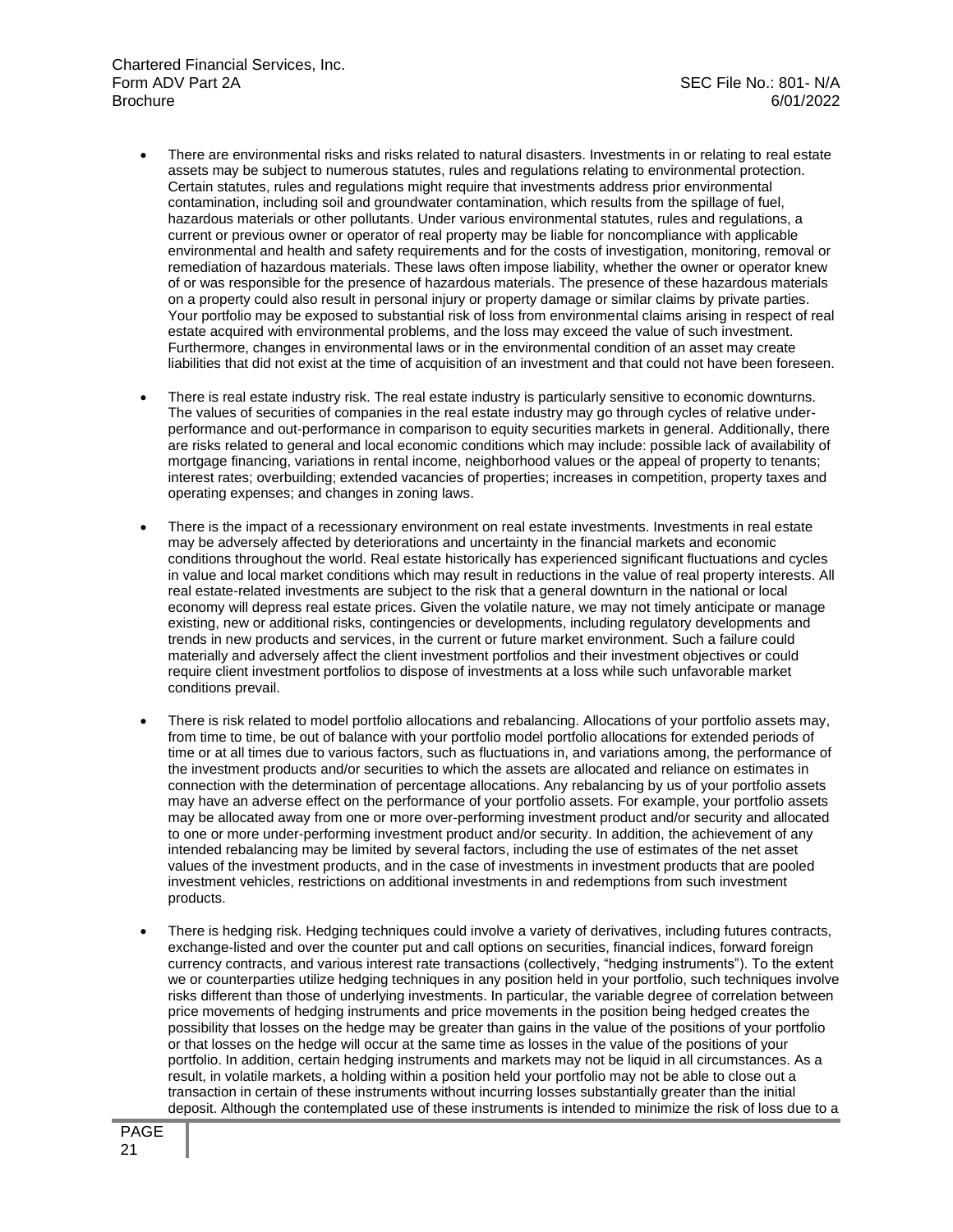decline in the value of the hedged position, at the same time they tend to limit any potential gain which might result from an increase in the value of such position. The ability of your portfolio to hedge successfully will depend on our ability or that of counterparties to predict pertinent market movements, which cannot be assured.

- There is risk related to indirect investment in foreign securities. Some countries, especially emerging markets countries, do not permit foreigners to participate directly in their securities markets or otherwise present difficulties for efficient foreign investment. Your portfolio may use participation notes to establish a position in such markets as a substitute for direct investment. Participation notes are issued by banks or broker-dealers and are designed to track the return of a particular underlying equity or debt security, currency or market. When the participation note matures, the issuer of the participation note will pay to, or receive from, your investment portfolio the difference between the nominal value of the underlying instrument at the time of purchase and that instrument's value at maturity. Investments in participation notes involve the same risks as are associated with a direct investment in the underlying security, currency or market that they seek to replicate as well as counterparty risk when traded over the counter. Foreign securities may also trade in the form of depositary receipts. Depositary receipts may not reflect the return a client investment portfolio would realize if the client investment portfolio owned the relevant securities underlying the depositary receipts. To the extent a client investment portfolio acquires depositary receipts through banks which do not have a contractual relationship with the foreign issuer of the security underlying the depositary receipts to issue and service such unsponsored depositary receipts, there may be an increased possibility that the client investment portfolio would not become aware of and be able to respond to corporate actions such as stock splits or rights offerings involving the foreign issuer in a timely manner.
- There is geographic risk. Concentration of the investments of your portfolio in issuers located in a particular country or region will subject your portfolio, to a greater extent than if investments were less concentrated, to the risks of adverse securities markets, exchange rates and social, political, regulatory, economic or environmental developments; or natural disasters which may occur in that country or region.
- There is concentration risk. The risk exists that if your portfolio concentrates its investments in issuers within the same country, state, geographic region, industry or economic sector, an adverse economic, business, political or other development may affect the value of the client investment portfolio's investments more than if its investments were not so concentrated. Also, concentration of the investments of a client investment portfolio in issuers located in a particular country or region will subject a client investment portfolio, to a greater extent than if investments were less concentrated, to the risks of adverse securities markets, exchange rates and social, political, regulatory or economic events which may occur in that country or region. Finally, to the extent a client investment portfolio invests all or a large percentage of its assets in a single issuer or a relatively small number of issuers or concentrates its assets directly or indirectly in investments in the same asset class or in one particular asset or security, it may be subject to greater risks than a more diversified account. That is, a change in the value of any single investment held by the client investment portfolio may affect the overall value of the account more than it would affect an account that holds more investments. In particular, the client investment portfolio may be more susceptible to adverse developments affecting any single issuer in the client investment portfolio and may be susceptible to greater losses because of these developments.
- There is conversion of equity investments risk. After its purchase, a non-equity investment directly or indirectly held by a client investment portfolio (such as a convertible debt obligation) may convert to an equity security. Alternatively, a client investment portfolio may directly or indirectly acquire equity securities in connection with a restructuring event related to one or more of its non-equity investments. The client investment portfolio or an investment fund in which the client investment portfolio invests may be unable to liquidate the equity investment at an advantageous time from a pricing standpoint. Furthermore, an underlying investment fund may continue to hold an investment. Continued holding of such investments may adversely affect the client investment portfolio.
- There is risk related to limited assets. Your portfolio may at any time and from time to time have limited assets, which may limit our ability to trade in certain instruments that typically require minimum account balances and/or lot sizes for investment. Your portfolio may be limited with respect to the investment strategies it is able to employ and may be unable to diversify across investment strategies or instruments.
- There are restricted investments risks. Restricted securities are securities that may not be sold to the public without an effective registration statement under the U.S. Securities Act of 1933, as amended, or, if they are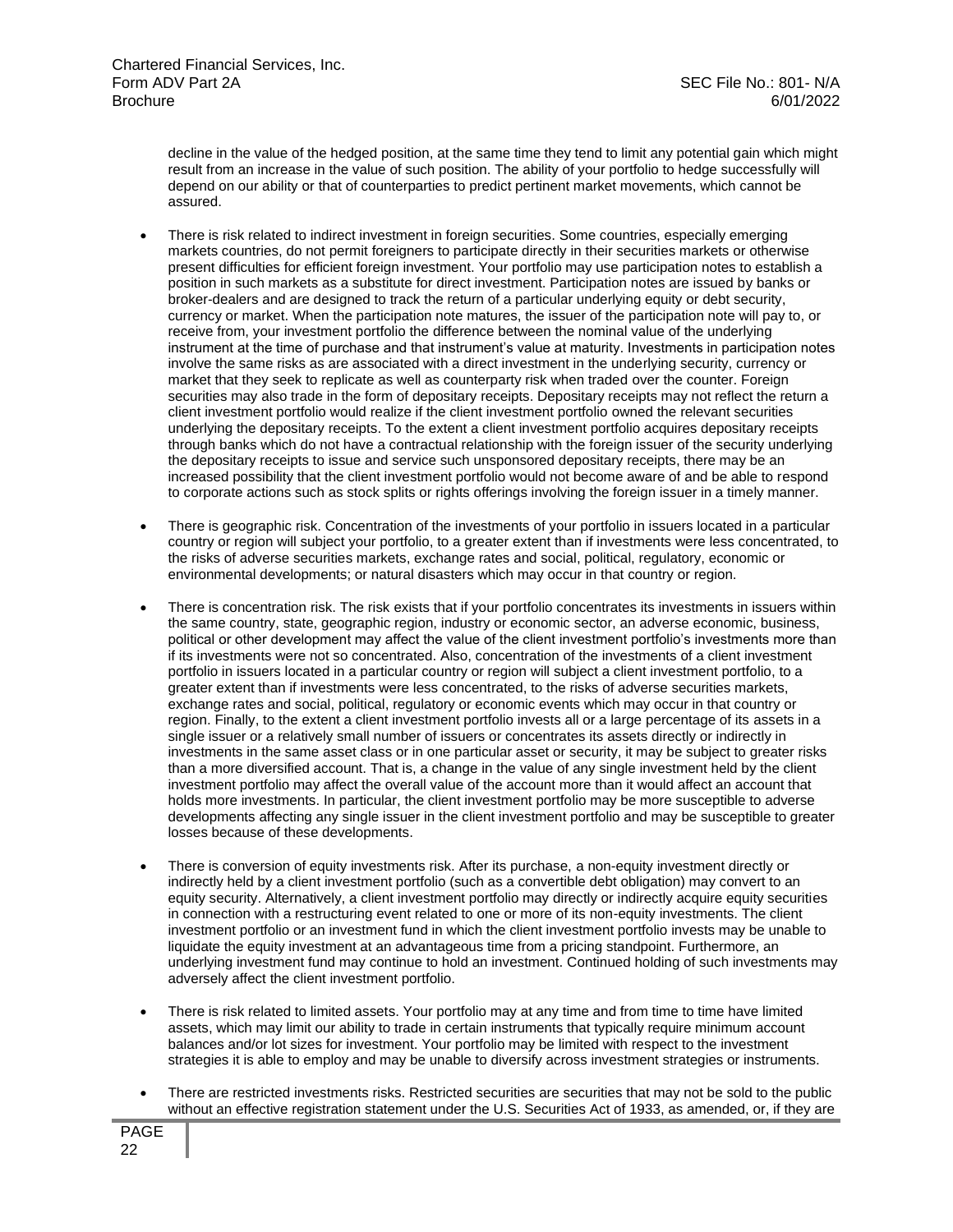unregistered, may be sold only in a privately negotiated transaction or pursuant to an exemption from registration. To the extent your portfolio invests in restricted securities, these restrictions could prevent your portfolio from promptly liquidating unfavorable positions and subject your portfolio to substantial losses.

- There is tax-managed investment risk. To the extent your portfolio is tax-managed, because we balance investment considerations and tax considerations, the pre-tax performance of a tax-managed client's portfolio may be lower than the performance of similar client portfolios that are not tax-managed. Even though tax-managed strategies are being used, they may not reduce the amount of taxable income and capital gains to which your portfolio may become subject.
- There is timing of implementation risk. We gives no warranty as to the timing of the investment of your portfolio assets generally and/or any changes to your portfolio over time and from time to time (including in respect of asset allocation and investments), the performance or profitability of your portfolio or any part thereof, nor any guarantee that any investment objectives, expectations or targets with respect to your portfolio will be achieved, including without limitation, any risk control, risk management or return objectives, expectations or targets. For example, there may be delays in the implementation of investment strategies, including as a result of differences in time zones and the markets on which securities trade.
- There is limited information risk. We will consider allocations for your portfolio utilizing information made available to us; however, we may not generally have access to all information. Therefore, we will generally not be able to review potential investments for your portfolio with the benefit of information held by others and not made available to us.
- To the extent your portfolio invests in IPOs/new issues, there is IPO/new issues risk which is the risk that the market value of IPO/new issue shares held in your portfolio will fluctuate considerably due to factors such as the absence of a prior public market, unseasoned trading, the small number of shares available for trading, and limited information about a company's business model, quality of management, earnings growth potential, and other criteria used to evaluate its investment prospects. The purchase of IPO/new issue shares may involve high transaction costs. Investments in IPO/new issue shares, which are subject to market risk and liquidity risk, involve greater risks than investments in shares of companies that have traded publicly on an exchange for extended periods of time.
- There may be preferred stock, convertible securities and warrants risks. The value of preferred stocks, convertible securities and warrants will vary with the movements in the equity market and the performance of the underlying common stock. Their value is also affected by adverse issuer or market information.
- There is real estate investment trust ("REIT") risk. REITs whose underlying properties are concentrated in a particular industry or geographic region are also subject to risks affecting such industries and regions. The securities of REITs involve greater risks than those associated with larger, more established companies and may be subject to more abrupt or erratic price movements because of interest rate changes, economic conditions and other factors. Securities of such issuers may lack sufficient market liquidity to enable your portfolio to effect sales at an advantageous time or without a substantial drop in price. The failure of a company to qualify as a REIT could have adverse consequences for a client investment portfolio invested in the company.
- There is the risk of failure to qualify as a REIT. Each REIT in which a client investment portfolio invests will operate in a manner intended to qualify as a REIT for U.S. federal income tax purposes. A REIT's compliance with the REIT income and asset requirements depends, however, upon its ability to successfully manage the composition of its income and assets on an ongoing basis. If any REIT were to fail to qualify as a REIT in any taxable year, it would be subject to U.S. federal, state and local income tax, including any applicable alternative minimum tax, on its taxable income at regular corporate rates, and distributions by the REIT would not be deductible by such REIT in computing its taxable income. Even if a REIT remains qualified for taxation as a REIT, it may be subject to certain U.S. federal, state and local taxes on its income and assets under certain circumstances.
- There is mortgage-backed and/or other asset-backed risk. Mortgage-related and other asset backed securities are subject to certain additional risks, including "extension risk" (i.e., in periods of rising interest rates, issuers may pay principal later than expected) and "prepayment risk" (i.e., in periods of declining interest rates, issuers may pay principal more quickly than expected, causing your portfolio to reinvest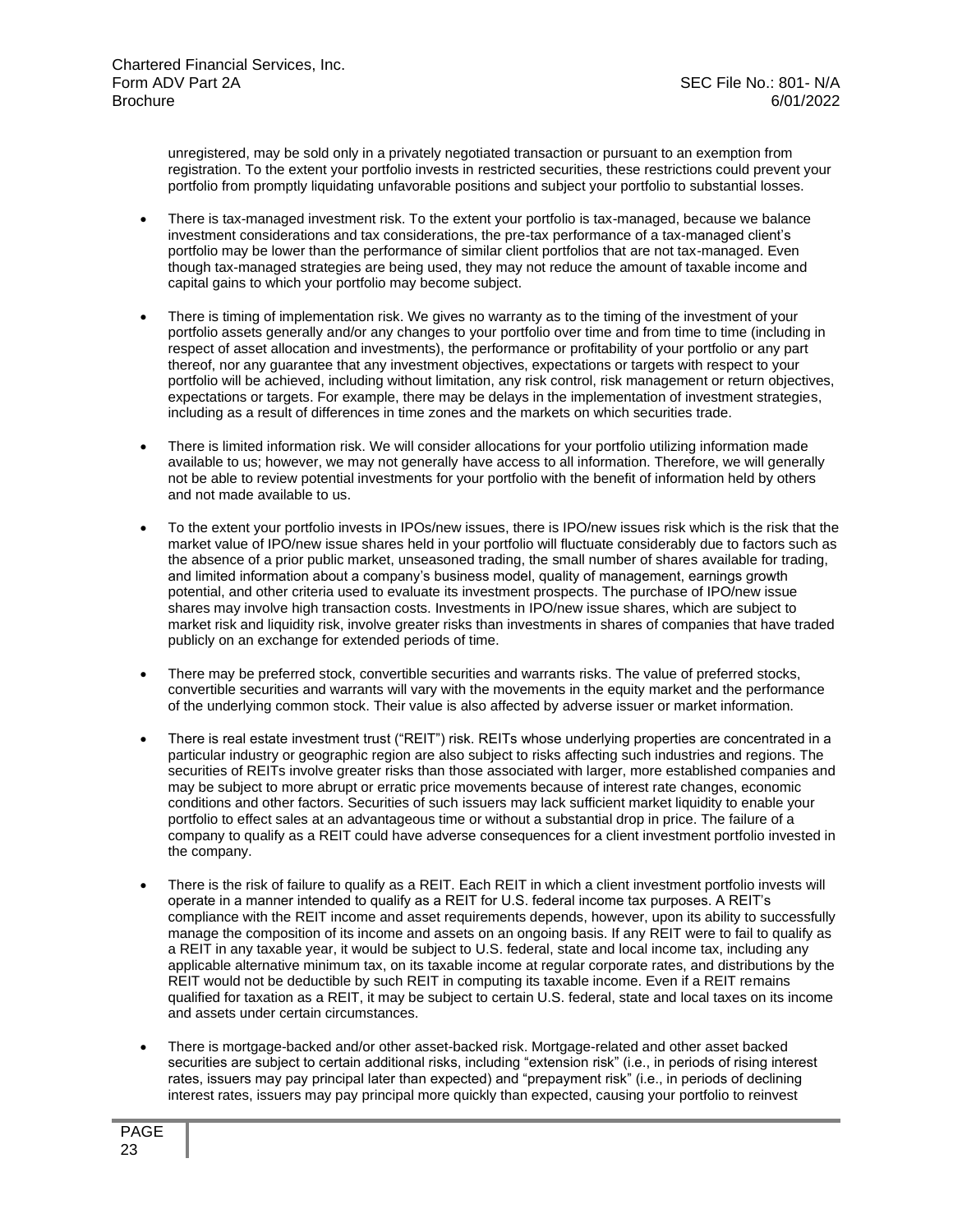proceeds at lower prevailing interest rates). Mortgage-backed securities offered by non-governmental issuers are subject to other risks as well, including failures of private insurers to meet their obligations and unexpectedly high rates of default on the mortgages backing the securities. Other asset-backed securities are subject to risks like those associated with mortgage-backed securities, as well as risks associated with the nature and servicing of the assets backing the securities.

- There are municipal securities risks. Municipal securities risks include interest rate risk, the ability of the issuer to repay the obligation, the relative lack of information about certain issuers of municipal securities, and the possibility of future legislative changes which could affect the market for and value of municipal securities. The risk that any proposed or actual changes in income tax rates or the tax-exempt status of interest income from municipal securities can significantly affect the demand for and supply, liquidity and marketability of municipal securities. Such changes may affect your portfolio asset value and ability to acquire and dispose of municipal securities at desirable yield and price levels. Moreover, certain of the municipalities in which a client investment portfolio may invest may experience significant financial difficulties, which may lead to bankruptcy or default.
- There is sovereign debt risk. Not all the securities that are issued by sovereign governments or political subdivisions, agencies or instrumentalities thereof will have the explicit full faith and credit support of the relevant government. Any failure by any such government to provide such support could result in losses to your portfolio.
- There is U.S. government securities risk. The U.S. government may not provide financial support to U.S. government agencies, instrumentalities or sponsored enterprises if it is not obligated to do so by law. U.S. government securities, including those issued by the Federal National Mortgage Association, Federal Home Loan Mortgage Corporation and the Federal Home Loan Banks are neither issued by nor guaranteed by the U.S. Treasury and therefore are not backed by the full faith and credit of the United States. The maximum potential liability of the issuers of some U.S. government securities held by a client investment portfolio may greatly exceed their current resources, including any legal right to support from the U.S. Treasury. It is possible that these issuers will not have the funds to meet their payment obligations in the future. Additionally, the U.S. government and its agencies and instrumentalities do not guarantee the market values of their securities, which may fluctuate.
- There is risk related to the failure of brokers, counterparties and exchanges. Your portfolio will be exposed to the credit risk of the counterparties with which, or the brokers, dealers and exchanges through which, it deals, whether it engages in exchange-traded or off-exchange transactions. Many of the protections afforded to participants on some organized exchanges, such as the performance guarantee of an exchange clearing house, might not be available in connection with over the counter ("OTC") transactions. Therefore, in those instances in which a client investment portfolio enters into OTC transactions, the client investment portfolio will be subject to the risk that its direct counterparty will not perform its obligations under the transactions and that the client investment portfolio will sustain losses. Furthermore, a client investment portfolio may, from time to time, enter into arrangements with certain brokers or other counterparties that require the segregation of collateral. For operational, cost or other reasons, when setting up arrangements relating to the execution/clearing of trades, a client investment portfolio may choose to select a segregation model which may not be the most protective option available in the case of a default by a broker or counterparty. Your portfolio may be subject to risk of loss of its assets on deposit with a broker in the event of the broker's bankruptcy, the bankruptcy of any clearing broker through which the broker executes and clears transactions on behalf of your portfolio, or the bankruptcy of an exchange clearing house. In the case of a bankruptcy of the counterparties with which, or the brokers, dealers and exchanges through which, your portfolio deals, your portfolio might not be able to recover any of its assets held, or amounts owed, by such person, even property specifically traceable to your portfolio, and, to the extent such assets or amounts are recoverable, your portfolio might only be able to recover a portion of such amounts. Further, even if your portfolio can recover a portion of such assets or amounts, such recovery could take a significant period of time.
- There are the risks of derivative investments. Positions in your portfolio may include investment in derivative instruments including, without limitation, options, futures, options on futures, forward contracts, swaps, interest rate caps and floors and collars, and participation notes. To the extent you have exposure to these types of derivative instruments through counterparty OTC transactions, there may be less governmental regulation and supervision of the OTC markets than of transactions entered into on organized exchanges. Investments in derivative instruments may be for both hedging and non-hedging purposes (that is, to seek to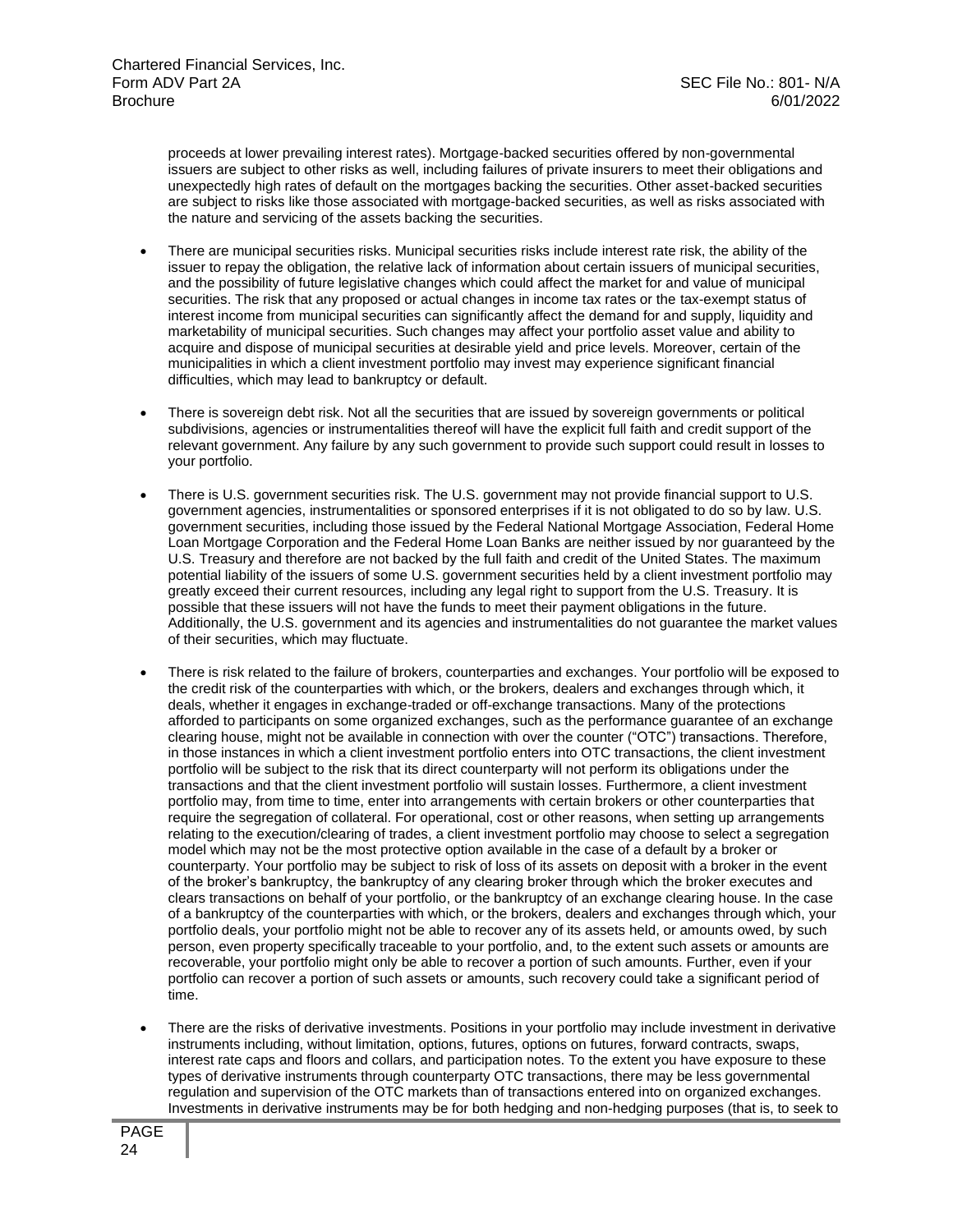increase total return), although suitable derivative instruments may not always be available to counterparties or for these purposes. Losses in your portfolio from investments in derivative instruments can result from a lack of correlation between changes in the value of derivative instruments and the portfolio assets (if any) being hedged, the potential illiquidity of the markets for derivative instruments, the failure of the counterparty to perform its contractual obligations, or the risks arising from margin requirements and related leverage factors associated with such transactions. Losses may also arise if your portfolio receives cash collateral under the transaction and some or all that collateral is invested in the market. To the extent that cash collateral is so invested, such collateral will be subject to market depreciation or appreciation, and your portfolio may be responsible for any loss that might result from its investment of the counterparty's cash collateral. The use of these management techniques also involves the risk of loss if we or counterparties are incorrect in its expectation of the timing or level of fluctuations in securities prices, interest rates, currency prices or other variables. Investments in derivative instruments may be harder to value, subject to greater volatility and more likely subject to changes in tax treatment than other investments. For these reasons, attempts to hedge portfolio risks using derivative instruments may not be successful, and we may choose not to hedge certain portfolio risks. Investing for non-hedging purposes is considered a speculative practice and presents even greater risk of loss.

- There is commodity sector risk. To the extent that there is exposure to the commodities markets, it may subject your portfolio to greater volatility than investments in other sectors. The commodity sector may be affected by changes in overall market movements, changes in interest rates, or factors affecting a particular industry or commodity, such as drought, floods, weather, livestock disease, embargoes, tariffs and international economic, political and regulatory developments. The prices of energy, industrial metals, precious metals, and agriculture and livestock sector commodities may fluctuate widely due to factors such as changes in value, supply and demand and governmental regulatory policies.
- There is terrorism risk. Terrorist attacks may exacerbate some of the general risk factors related to investing in certain strategies, which could adversely affect the profitability of client investment portfolio investments. For example, prices for certain commodities will be affected by available supply, which will be affected by terrorism in areas in which such commodities are located. We cannot predict the likelihood of these types of events occurring in the future nor how such events may affect client investment portfolio investments.
- There is inflation protected securities ("IPS") risk. To the extent your portfolio invests in IPS, the value of IPS generally fluctuates in response to changes in real interest rates, which are in turn tied to the relationship between nominal interest rates and the rate of inflation. If nominal interest rates increased at a faster rate than inflation, real interest rates might rise, leading to a decrease in the value of IPS. The market for IPS may be less developed or liquid, and more volatile, than certain other securities markets. In addition, the value of Treasury Inflation-Protected Securities ("TIPS") generally fluctuates in response to inflationary concerns. As inflationary expectations increase, TIPS will become more attractive, because they protect future interest payments against inflation. Conversely, client's portfolio that invests in inflation protected securities will be subject to the risk that prices throughout the economy may decline over time, resulting in "deflation". If this occurs, the principal and income of inflation-protected fixed income securities held by your portfolio would likely decline in price, which could result in losses for your portfolio. Further, there can be no assurance the various consumer price indices used in connection with IPS will accurately measure the real rate of inflation in the prices of goods and services, which may affect the value of IPS.

The foregoing list of risks does not purport to be a complete explanation of the risks involved with respect to investing in securities or with respect to us.

You should remain aware that any investment in securities involves a level of risk that you should carefully consider. Throughout your relationship with us, be certain to disclose and discuss any factors that might affect your risk tolerance, including health, changes in financial condition, or any other factors.

## **Item 9: Disciplinary Information**

We and our management are free of regulatory, legal, criminal, statutory, complaint, judgment, administrative proceeding, violation, legal action, or any other business-related incidents that might tarnish our reputation or negatively impact our ability to serve you with honor.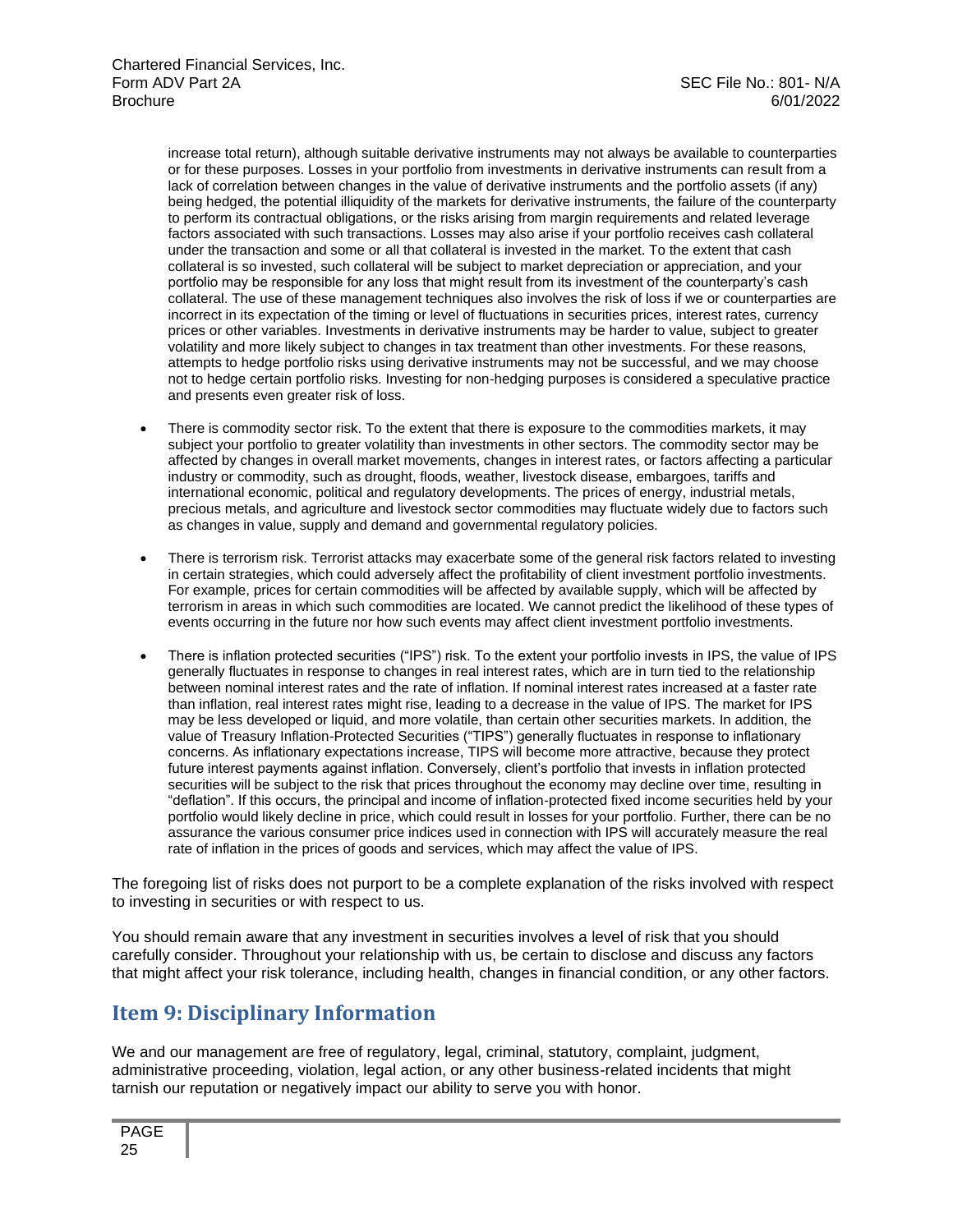We have no history of criminal charges, pleas, or convictions.

We are not the subject of any criminal proceeding of any type.

We have not been found in violation of any statute or regulation

We have not been the subject of any order, judgment or decree or in violation of any of these.

We have not been the subject of any administrative proceeding at the State or Federal Level.

We have not been found in violation of any statute or regulation.

Our management is not barred from the securities industry.

We are not limited by any legal action from conducting business on your behalf.

We are not the subject of any civil penalties of any kind.

We have never been the subject of any self -regulatory organization proceeding

We and our management have never been a party to any investment-related business which lost its authorization to do business.

We have not been the subject of any disciplinary event, incident of complaint, legal action, administrative proceeding, or regulatory inquiry that requires disclosure under regulatory rules governing this document.

## <span id="page-25-0"></span>**Item 10: Other Financial Industry Activities and Affiliations**

We are an independent and privately-owned firm and are not under the control or direction of ANY third party. Additionally, we do not control any outside parties.

Our APs may be licensed to sell Life Insurance, Annuities, or Health Insurance or actuarial products. Such licensure is maintained ONLY to help obtain relevant data for clients who have inquiries about such products they have purchased in the past. The AP will NEVER SELL commissioned products of any type.

#### <span id="page-25-1"></span>**Item 11: Code of Ethics**

We strive to comply with applicable laws and regulations governing our practices. Therefore, our Code of Ethics includes guidelines for professional standards of conduct for our APs. Our goal is to always protect your interests and to demonstrate our commitment to our fiduciary duties of honesty, good faith, and fair dealing with you. All our APs are expected to adhere strictly to these guidelines. We also maintain a strict privacy policy.

Our Code of Ethics and Privacy Policy is established consistent with rules established by the Securities and Exchange Commission (SEC) under the Investment Advisors Act of 1940, Rule 204A-1. The Code requires: Compliance with Federal and State Securities Laws, Avoidance of Conflicts of Interest, Prohibitions against Insider Trading, and Protection of Client Confidentiality.

You may obtain a copy of our Code of Ethics by contacting 404-245-7900 or sending email to info@moneygrow.com.

We do not and will not co-mingle funds with you, become Trustees or Officers in your business or estate activities, or engage in any loan or borrowing activities with you.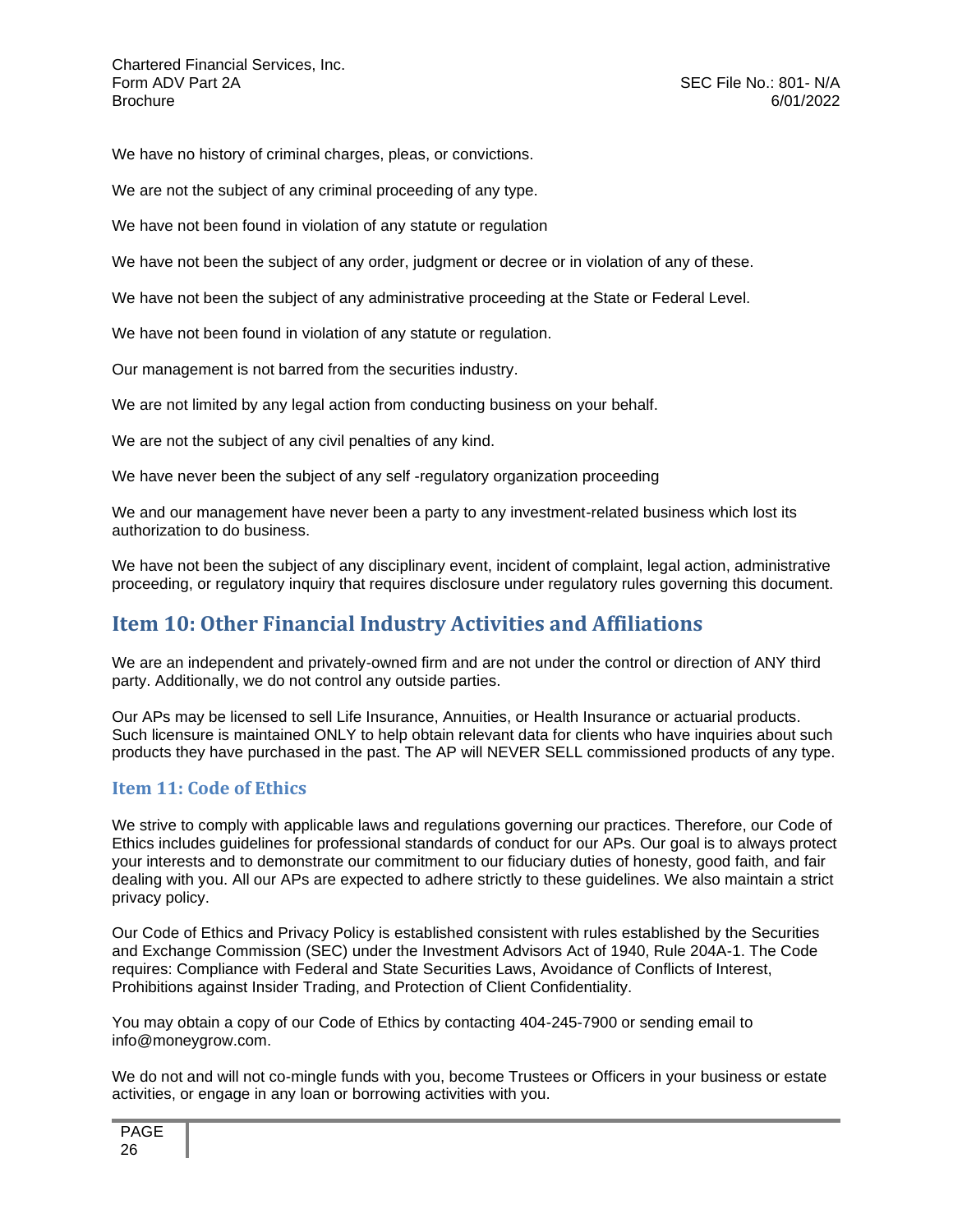APs may open accounts for you at TDAI or SAS,and this may present a conflict of interest because TDAI or SAS offers research, educational meetings, and support in exchange for using their resources. We mitigate these conflicts by acting in your best interest under our duties of care, honesty, loyalty, and good faith. It is our opinion that TDAI and SAS provide adequate flexibility and market-breadth scope that allow us to meet our Fiduciary obligation. However, as an additional mitigation, you always have the right to choose whether to act on our advice. Further, when you choose to act, you always retain the right to open accounts on your own, through whichever Brokerage or RIA firm you may prefer.

Sometimes we will recommend a securities position to you that is owned by an AP. In the event buy or sell trades are to take place in these securities for you and an AP's portfolio concurrently, we avoid conflict of interest by block trading, which avoids "front running" and prevents your trade from being affected by our trades in price terms. The volumes of shares we trade typically do not effect changes in market price.

## <span id="page-26-0"></span>**Item 12: Brokerage Practices**

## **Item 12(a,1) Research & Other Soft Dollar Benefits**

Our relationship with a qualified Custodian provides us with certain tangible benefits in the form of training, convention participation, advice, subscription discounts, access to research, expertise, or other benefits that may benefit us financially. However, we do not receive traditional "soft-dollar" benefits which are customarily tangible or intangible incentives and rewards for sales of certain securities or investment classes. In other words, our volume of activity or assets under management has virtually no effect on benefits we may receive. Since we do not provide investment services on a commission basis, we avoid certain conflicts of interest that may be present in commission-paying distribution systems.

Virtually any brokerage relationship presents potential for a conflict of interest since Brokerage Firms such as TDAI or SAS are not the only possible choice available, yet for efficiency's sake and based on experience with a variety of platforms, we find them an effective resource. Within the scope of any AP-Brokerage relationship, agreements beyond the control of APs include access to custodians, operations software, analysis tools, institutional selling agreements, industry affiliations, incentives, education, conflicts, limitations, management biases, prohibitions against use of certain types of products, and/or other material factors that we may or may not be aware of. The AP must choose from among brokerage alternatives for client service under prevailing industry and regulatory standards. Accepting these elements by an AP may prevent certain alternatives from ever being discussed or recommended because such alternatives could lie outside the approved scope of the Brokerage's capabilities, thus be unavailable to the AP and Client. Where conflicts of interest may exist in this context, they must all be mitigated through continuing performance of Fiduciary Duty and the persistent effort to act in your best interest.

In the above context, we recommend brokerage relationships based on several criteria in order of importance.

- Freedom to recommend what we feel is right for you without constraint, interference, or incentives to sell proprietary in-house products or certain services over others in the competitive marketplace
- Broad product availability across all relevant markets and exchanges
- Efficient trade execution for you at a reasonable cost
- Effective reporting and online access tools for you
- Reasonable costs to us for account services, that do not force us to take a revenue-driven approach to your relationship

We suggest a brokerage only based on reputation, and practicality. We recommend only what we feel is in your best interest among choices we have observed over decades of service to clients.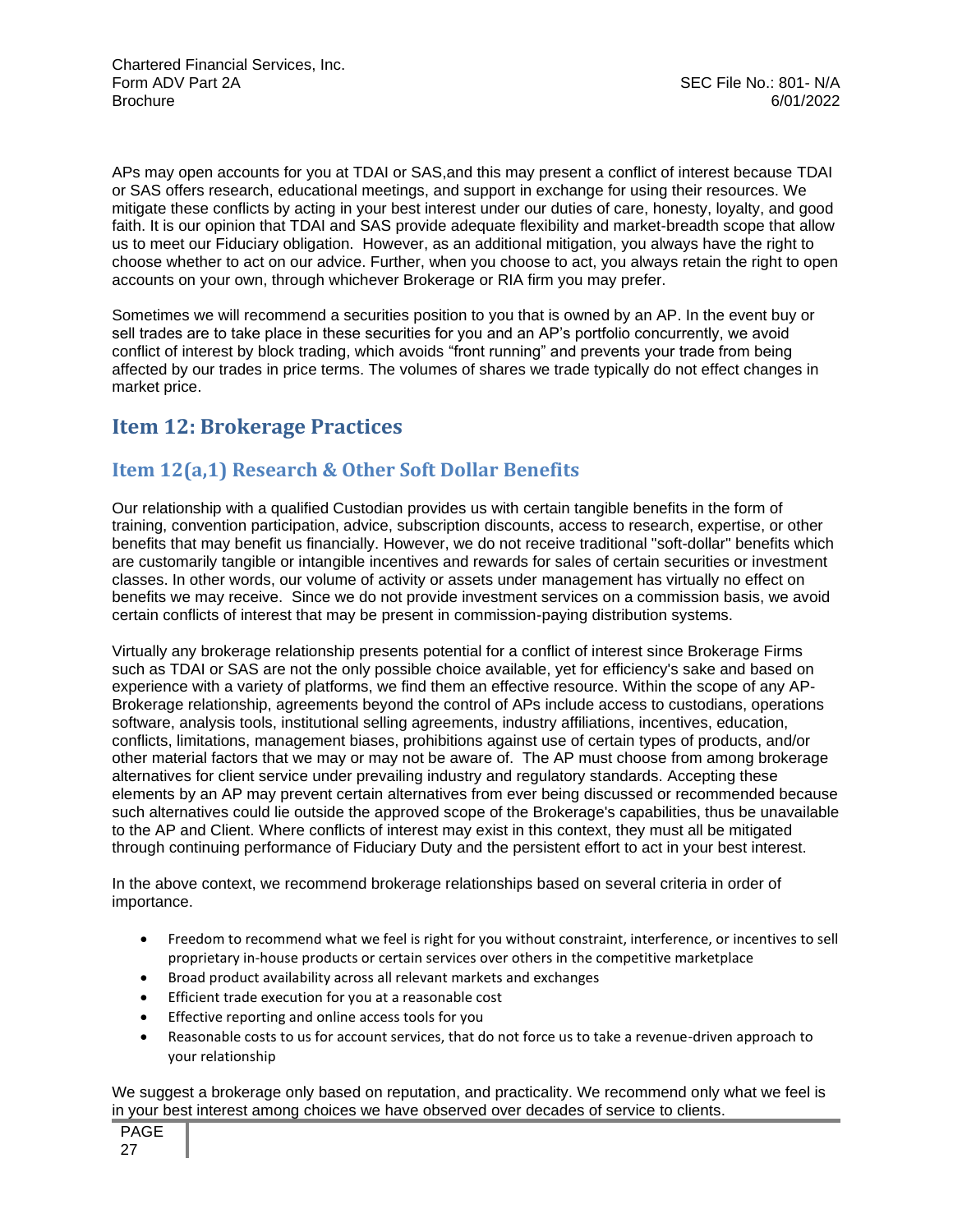### <span id="page-27-0"></span>**Item 12(a,2) Brokerage in Return for Client Referrals**

We do not receive client referrals from any qualified Custodian. We select a qualified Custodian based on reputation, market scope, effectiveness, internal systems, controls, and overall quality of service. We avoid use of custodians who have intrinsic conflicts of interest by offering and promoting in-house products.

## **Item 12(a,3) Directed Brokerage**

#### **Item 12(a,3,a) Our Recommendation for Your Account Custody and Execution**

For engagements under our Managed Accounts, we require clients to open accounts at TD Ameritrade Institutional as qualified Custodian. Some advisors offer other or additional qualified Custodians. TDAI and SAS serve Registered Investment Advisors only. We have extensive experience using a variety of trading platforms and find TDAI and SAS resources to be competitive in the present market environment. TDAI and SAS typically offer commission-free transactions on most securities trades. We find this competitive in the present brokerage environment. Generally, there are no commissions payable to or by TDAI or SAS for any financial products, except for certain mutual funds which are not offered on a No Transaction Fee schedule. As a rule, it is our practice to avoid selection of Transaction Fee mutual funds. We do have the flexibility to add additional qualified Custodians at any time.

#### **Item 12(a,3,b) When you choose to direct your account to a different brokerage**

Some clients may not wish to use TDAI or SAS for reasons of their own preference. In such cases, we will not be able to take discretion or provide routine account oversight. It may be that transaction fees. In some brokerage firms, you may be able to obtain lower-cost services than we can offer.

## <span id="page-27-1"></span>**Item 12(b) Aggregation of Securities Purchases**

As mentioned above, under Code Of Ethics we generally block trade all client accounts where possible.

### **Item 13: Review of Accounts**

We maintain a schedule of quarterly in-depth review of all client investment accounts. We call this the CFS Cyclical Review Process.

Since inception of our service to the public, we have offered quarterly reviews, many of which take place online, and some in-person but which can also be done over phone, or video conference. In these reviews, we systematically examine the premises beneath our recommendations in the context of your circumstances, changing market conditions, and our then-current forecast. In such reviews we frequently obtain your approval for and comments about our suggestions. Unless otherwise agreed upon, we provide documentation of the current status of your holdings, discuss our recommendations, and integrate new information.

We may call upon you to conduct a review beyond our normal schedule if your circumstances, market conditions or other relevant factors call for adjustments in strategy or tactics.

Our reviews involve a three-stage process. First, we review all holdings on a performance and consistency regardless of Custodian or type. Secondly, we examine benchmarks and comparable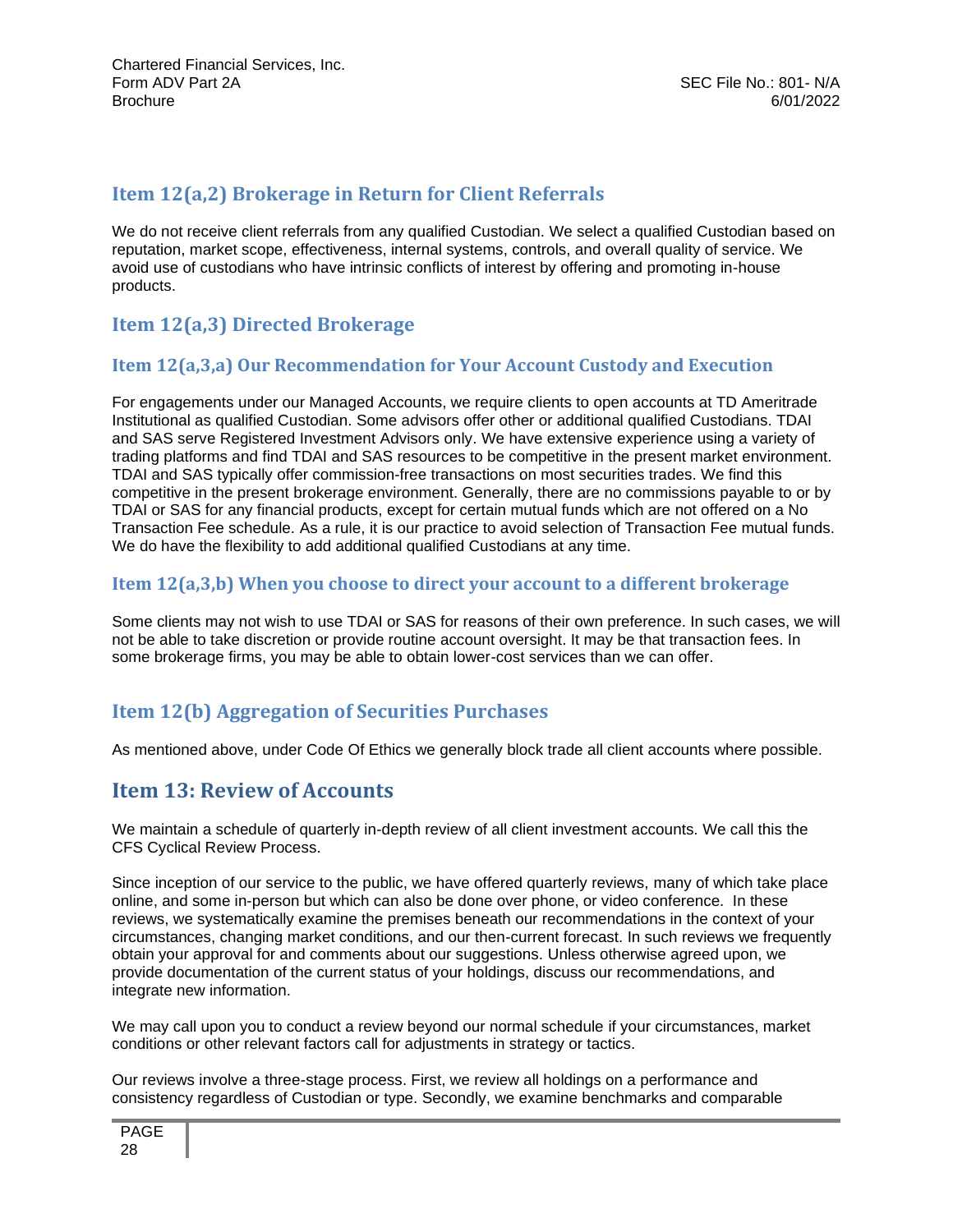alternatives. We make recommendations for changes that may be more effective or rebalance portfolios. Finally, we generally produce a written report with numerical and graphical elements that provide a thorough overview of both existing and recommended status.

## **Item 14: Client Referrals and other Compensation**

We do not offer compensation for client referrals to any source, and we don't receive rewards that constitute economic benefit for sales activities. These limitations can help us remain neutral and avoid conflicts of interest. However, even given such limitations, we cannot always avoid conflicts of interest that may become apparent with the passage of time. Wherever and whenever possible, we mitigate these conflicts by doing what is right for our client.

## <span id="page-28-0"></span>**Item 15: Custody**

We do not take custody of client funds or securities under any circumstances. We do utilize qualified Custodians which will provide Statements, Confirmations, and summaries that should be reviewed and maintained in an orderly fashion by you. The Custodians may also provide online access to up-to-date account information. Custodians will also provide information such as gain/loss information and taxrelated resources where applicable. Custodians are responsible for obtaining payment from your managed accounts the fees agreed upon in your MAA, and delivering such fees to us.

## **Item 16: Investment Discretion**

We offer discretionary and non-discretionary accounts. In a discretionary account, we are not required to do obtain your approval prior to acting on your behalf. In all accounts, you have the right to place limitations on purchases, allocations, cash-maintenance percentages, and any other elements you may feel are appropriate. Such limitations should be expressed in the "Notes" section of your MAA.

## **Item 17: Voting Client Securities**

It is our practice to encourage you to vote directly in all proxy solicitations and to maintain a posture of active corporate governance. We do not generally accept authority to vote proxies for you but are available to make recommendations or share information that may be helpful to you as you consider this important investor function. It is our view that investor failure to engage in corporate governance has led to most of the unfortunate major financial catastrophes our markets have faced, and avoiding the issue is not a solution.

### **Item 18: Financial Information**

We are not required to file a financial statement under this section.

We do not face any financial condition that is likely to impair our ability to meet our contractual commitments to clients.

## <span id="page-28-1"></span>**Item 19: Requirements for State-Registered Advisors**

The following information is provided about President Chief Executive Officer, Chief Compliance Officer Frederick Ravid, Investment Advisor Representative, Born 1954

Formal Education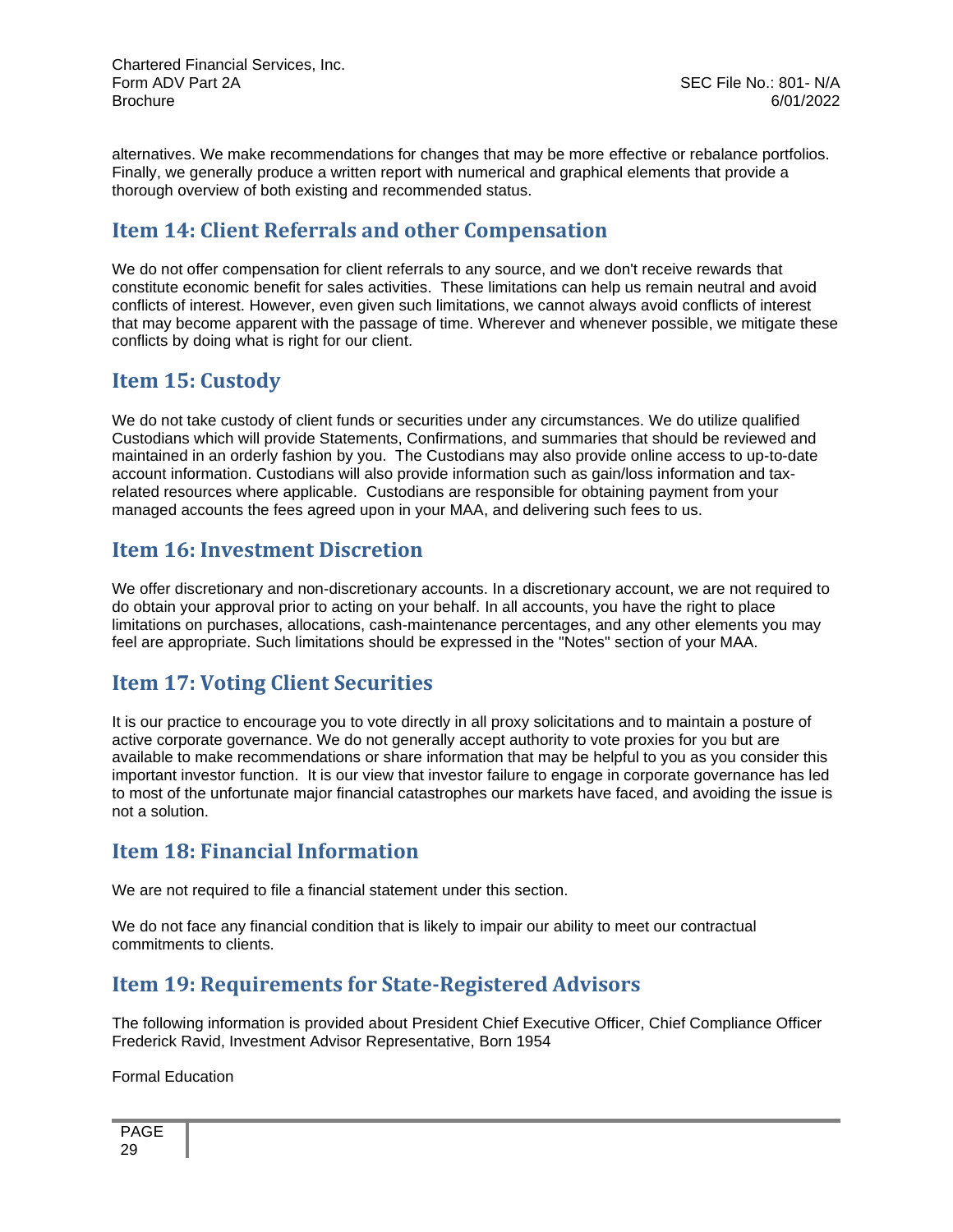University of Chicago, English Literature

American Conservatory of Music Chicago IL– Piano Performance & Composition under the legendary Pianist and Pedagogue William Browning of Juilliard, who was Student of Carl Friedberg, who was a student of Johannes Brahms and Clara Schumann.

American College of Financial Services, King of Prussia, PA,

- Chartered Life Underwriter (CLU®) 1992
- Chartered Financial Consultant (ChFC®) 1993.

ChFC® is an advanced Financial Planning designation. The American College stated ChFC® is "the most extensive education program required for any financial services professional." (as of 4/2016)

The American College stated: CLU® "is the world's most respected designation of insurance expertise, providing in-depth knowledge on the insurance needs of individuals, business owners and professional clients."

The American College is Accredited by the Middle States Commission on Higher Education.

American College coursework completed:

Fundamentals of Insurance Planning Individual Life Insurance Investments Fundamentals of Estate Planning Income Taxation Group Benefits Life Insurance Law Planning for Retirement Needs

The Financial System in the Economy Estate Planning Applications Wealth Accumulation Planning

Georgia State University – Accounting

Business Background

Chartered Financial Services Inc. succeeded Ravid & Associates in June 1994. Ravid & Associates was founded in August 1986

Ravid Consulting, New York and San Francisco 1983-1986 Technology Consulting Services to the following 1983-1985 Chase Manhattan Bank, Wall Street United Nations Development Program Deutsch Shea & Evans Advertising, New York. Peerless Instrument Corp – Elmhurst NY – Mechanical Design Engineer 1982 Teradyne Inc. (NYSE: TER) Senior Mechanical Design Engineer 1978-1982

**Faculty** Georgia State University Adult Continuing Education 1995-1997 Estate Planning Retirement Planning

PAGE 30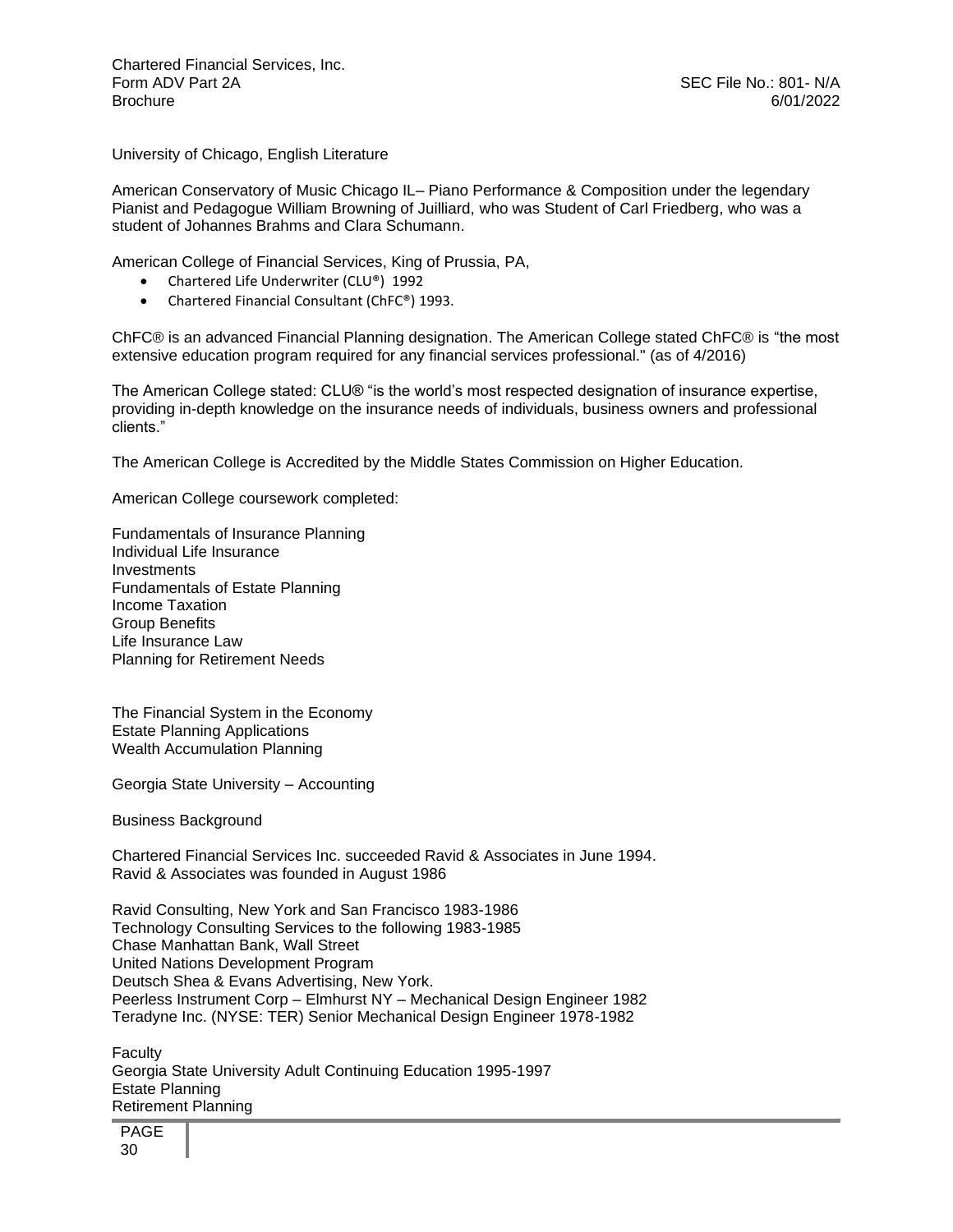Securities Exams Passed

Registered Representative Registered General Securities Principal

Insurance Licenses Held

Georgia Life Accident & Sickness, Variable Life & Variable Annuity Lic. #369809

Disciplinary Information

As implied above, Mr. Ravid personally has no material legal, financial, or disciplinary events that might require disclosure or be pertinent to your assessment of integrity. He has never been the subject of any arbitration. Aside from divorce, he has not been subject of any litigation whatsoever nor has he been required to pay damages or other awards under any circumstances for any reason over the entire course of his career history.

#### Other Business Activities

Mr. Ravid is engaged in the following additional activities. These fall under the FINRA classification of "Outside Business Activities" (OBA). None of these activities involve conflicts of financial industry or client conflicts of interest. None of these OBA represent a substantial income source.

Mr. Ravid is separately licensed as an independent insurance agent. In this capacity, the licensure is essentially dormant and maintained only in order to serve clients who may have questions about oncepurchased policies. He DOES NOT sell any actuarial product or commissionable products of any kind.

Mr. Ravid is founder of ProOrganic.org, created in 2012 to addresses issues associated to Food/Regulatory integrity at the Food and Drug Administration, USDA and EPA. ProOrganic.org's mission supports organic and local food production, gardening, self-determination, and full public disclosure and labeling of potentially harmful food-related elements such as Genetically Modified Organisms (GMO). ProOrganic.org opposes centralized agriculture, loss of self-determination, seed monopolies, factory farming, regulatory corruption at US Government agencies, and the widespread cultivation of GMO crops using killer pesticides and herbicides. This OBA does rarely requires activity during business hours. As many as 200k monthly visitors exchange and obtain food-and-regulatory-related information, recipes, details about healthy diet, gardening methods, news about regulatory and food industry developments, and occasional humor.

For more info see.<http://www.facebook.com/proorganic.org>

Mr. Ravid offers residential real estate leasing to long-term private tenants for residential properties in Georgia and long and short-term residential rentals in Colorado. This OBA requires no activity during business hours.

Chartered Financial Services, Inc. is sole owner of Wizzard Media Studios, with recording studio and media production/music-related resources. This DBA entity occasionally provides Master Piano Technician Services to instrument owners, and occasionally oversees rebuilding of Steinway or other fine quality grand pianos for personal use. These services do not typically take place during business hours. This activity is conducted under a dba of "PianoMaster®."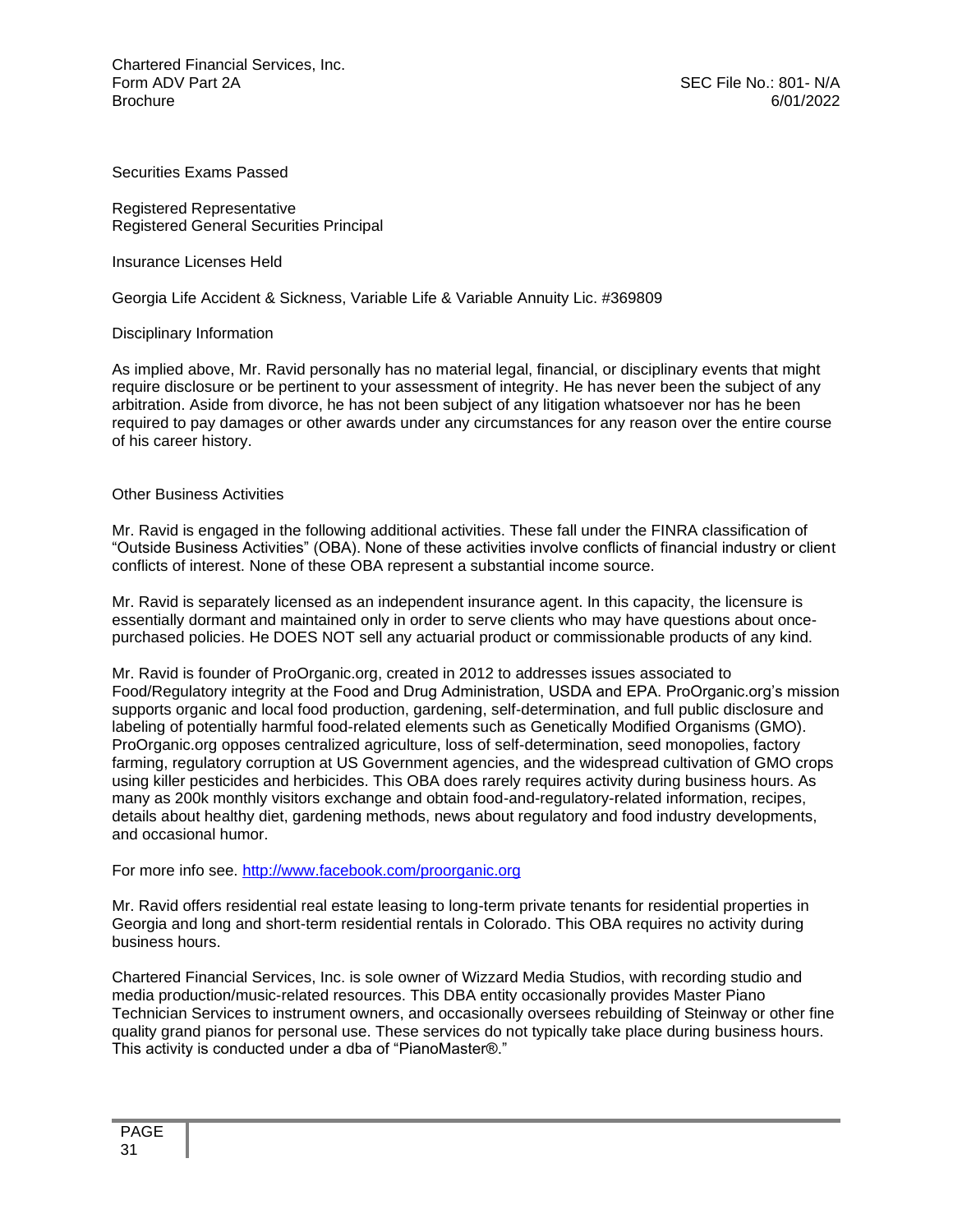#### Additional Compensation

No economic benefit is received in forms such as sales awards, bonuses, prizes, travel or other perquisites.

#### Supervision

Mr. Ravid is subject to Federal and State Securities Laws, State Securities Division authorities, Chartered Financial Services, Inc. Code of Ethics, Chartered Financial Services, Inc. Supervisory Procedures, and Chartered Financial Services, Inc., Chief Compliance Officer.

Chartered Financial Services, Inc. is not related in any way to ANY issuer of securities.

Additional Information No additional disclosures are required.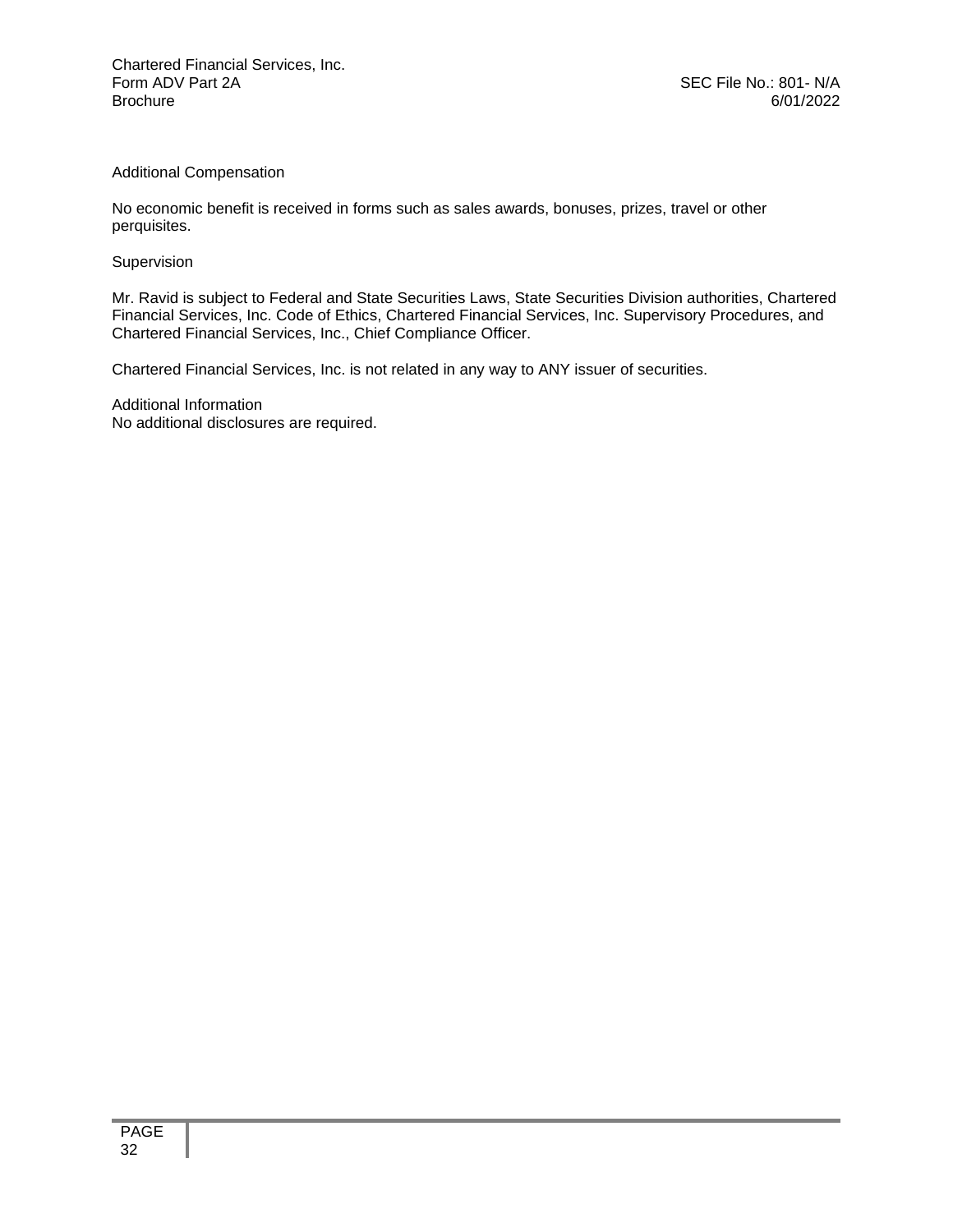### **FORM ADV Part 2-B**

#### **Frederick Ravid**

#### <span id="page-32-0"></span>**907 S Emporia St. Denver, CO 80247**

#### **1454 Lachona Ct. NE Atlanta, GA 30329**

#### **TEL: 404-245-7900 TOLL FREE: 800-352-8390**

**Chartered Financial Services, Inc. 907 S Emporia St. Denver, CO 80247**

#### **5/25/2022**

**This Brochure Supplement provides information about Frederick Ravid, Investment Advisor Representative for Chartered Financial Services, Inc. This supplements the Chartered Financial Services, Inc. Brochure. You should have received a copy of that Brochure. Please contact Chartered Financial Services, Inc. if you did not receive the Brochure or if you have any questions about the contents of this supplement.** 

Additional information about Frederick Ravid is available on the SEC's website at www.adviserinfo.sec.gov and at brokercheck.finra.org

Item 2 - Educational Background and Business Experience

Name: Frederick Ravid Year of Birth: 1954

Formal Education after High School:

- University of Chicago, English Literature
- American Conservatory of Music Chicago IL– Piano Performance & Composition
- American College of Financial Services, King of Prussia PA, Chartered Life Underwriter (CLU®) 1992
- American College of Financial Services, King of Prussia PA, Chartered Financial Consultant (ChFC®) 1993

ChFC® is an advanced Financial Planning designation. The American College stated ChFC® is "the most extensive education program required for any financial services professional." (as of 4/2016)

The American College stated: CLU® "is the world's most respected designation of insurance expertise... providing in-depth knowledge on the insurance needs of individuals, business owners and professional clients." (as of 4/2016)

The American College is Accredited by the Middle States Commission on Higher Education.

American College coursework Included:

- Fundamentals of Insurance Planning
- Individual Life Insurance
- Investments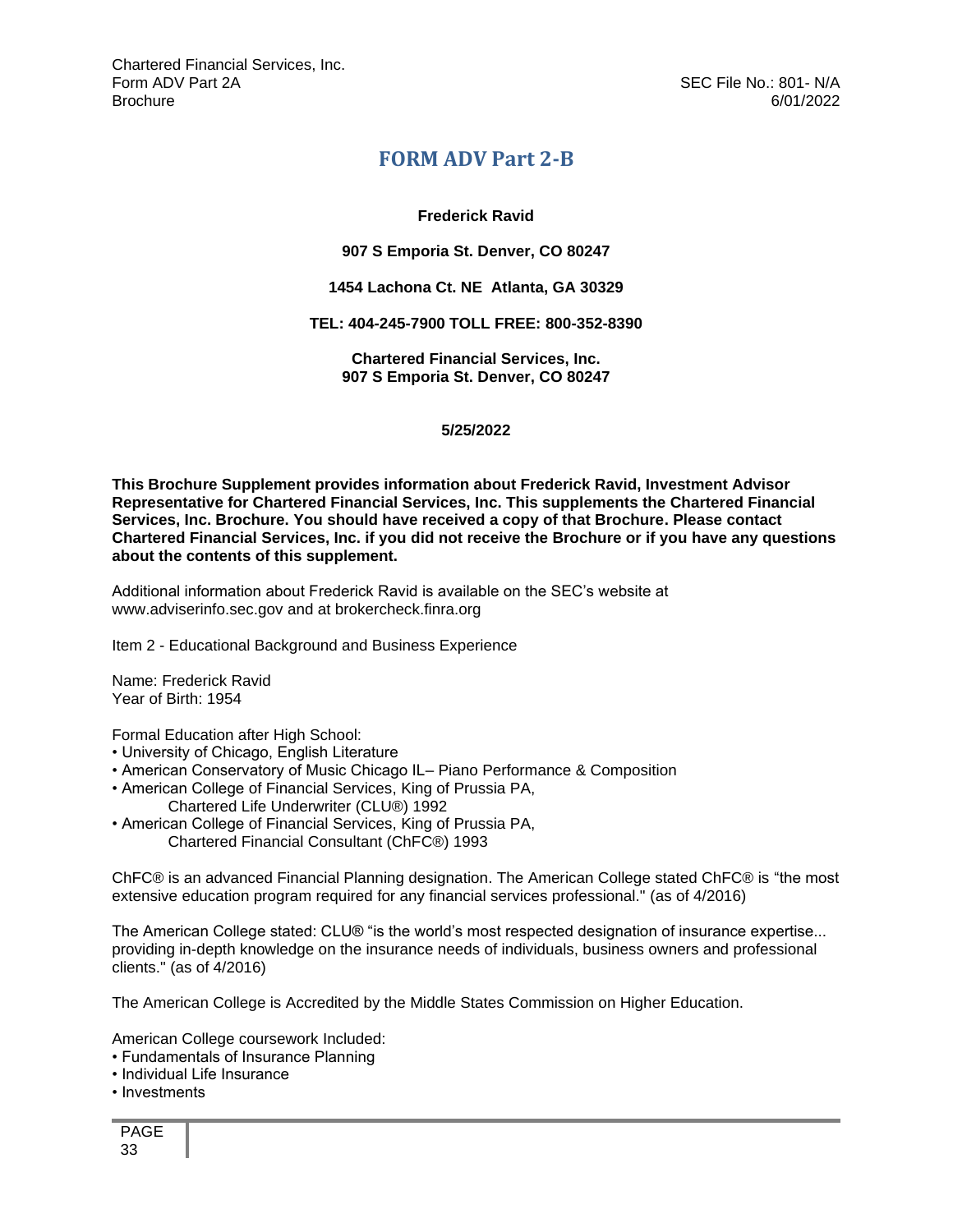- Fundamentals of Estate Planning
- Income Taxation
- Group Benefits
- Life Insurance Law
- Planning for Retirement Needs
- The Financial System in the Economy
- Estate Planning Applications
- Wealth Accumulation Planning Georgia State University Accounting

Five years of business background (including titles):

• 1994 – Present, Chartered Financial Services Inc., a Registered Investment Advisor – President, CEO, CCO (succeeded Ravid & Associates which was founded in August 1996).

Item 3 - Disciplinary Information

Registered investment advisers are required to disclose all material facts regarding any legal or disciplinary events that would be material to your evaluation of each supervised person providing investment advice. Mr. Ravid has no applicable disclosure material to report.

Item 4 - Other Business Activities

Mr. Ravid is separately licensed as an independent insurance agent. In this capacity, the licensure is essentially dormant, and is maintained in order to serve clients who may have questions about oncepurchased policies. He DOES NOT sell any actuarial product or commissionable products of any kind.

As part of Mr. Ravid's fiduciary duty to his advisory clients, Mr. Ravid endeavors always to put the interests of his clients first. Clients should be aware, however, that the receipt of fees by Mr. Ravid, in and of itself creates a potential conflict of interest.

Mr. Ravid is engaged in the following additional outside activities.

Mr. Ravid is founder of ProOrganic.org, created in 2012 to addresses issues associated to Food/Regulatory integrity at the Food and Drug Administration, USDA and EPA. ProOrganic.org's mission supports organic and local food production, gardening, self-determination, and full public disclosure and labeling of potentially harmful food-related elements such as Genetically Modified Organisms (GMO). ProOrganic.org opposes centralized agriculture, loss of self-determination, seed monopolies, factory farming, regulatory corruption at US Government agencies, and the widespread cultivation of GMO crops using killer pesticides and herbicides. This OBA does rarely requires activity during business hours. As many as 200k monthly visitors exchange and obtain food-and-regulatory-related information, recipes, details about healthy diet, gardening methods, news about regulatory and food industry developments, and occasional humor.

Chartered Financial Services, Inc. is sole owner of Wizzard Media Studios, with recording studio and media production/music-related resources. This DBA entity occasionally provides Master Piano Technician Services to instrument owners, and occasionally oversees rebuilding of Steinway or other fine quality grand pianos for personal use. These services do not typically take place during business hours. This activity is conducted under a dba of "PianoMaster®."

For more info see [http://www.facebook.com/proorganic.org,](http://www.facebook.com/proorganic.org)

Mr. Ravid offers residential real estate to private tenants for residential properties in Georgia and Colorado. This OBA rarely requires activity during business hours.

Item 5 - Additional Compensation